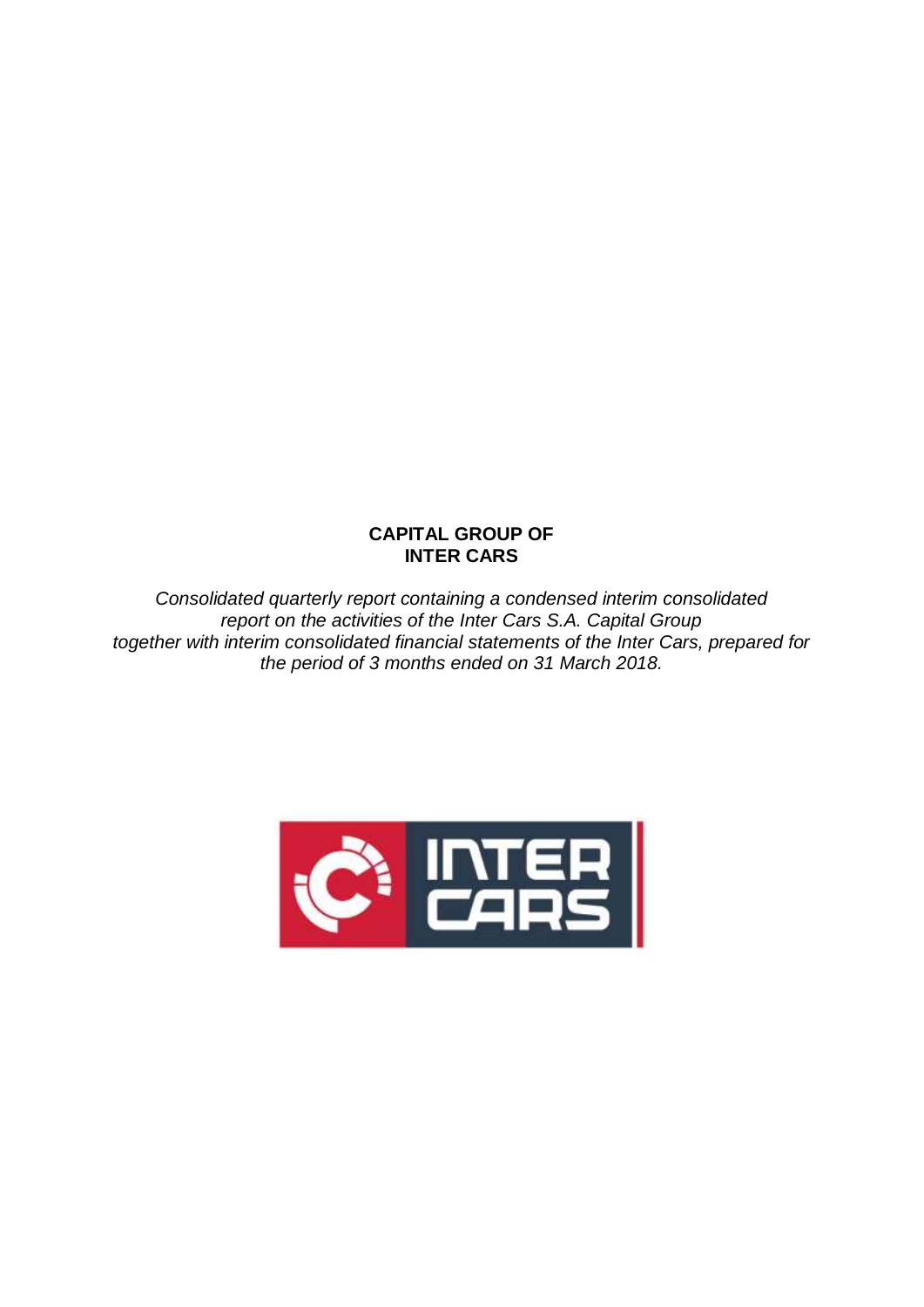

| INTERIM CONDENSED CONSOLIDATED FINANCIAL STATEMENTS OF THE INTER CARS GROUP 4                                                                                                                                |     |
|--------------------------------------------------------------------------------------------------------------------------------------------------------------------------------------------------------------|-----|
|                                                                                                                                                                                                              |     |
|                                                                                                                                                                                                              |     |
|                                                                                                                                                                                                              |     |
| Explanatory notes to the interim condensed financial statements for the period of 3 months ended on 31                                                                                                       |     |
|                                                                                                                                                                                                              |     |
|                                                                                                                                                                                                              |     |
|                                                                                                                                                                                                              |     |
|                                                                                                                                                                                                              |     |
|                                                                                                                                                                                                              |     |
|                                                                                                                                                                                                              |     |
| 1. Summary of activities and consolidated and separate financial results for 1Q 201816                                                                                                                       |     |
|                                                                                                                                                                                                              |     |
|                                                                                                                                                                                                              |     |
|                                                                                                                                                                                                              |     |
|                                                                                                                                                                                                              |     |
|                                                                                                                                                                                                              |     |
|                                                                                                                                                                                                              |     |
| 8. The Management Board's standpoint on the feasibility of meeting the previously published forecasts                                                                                                        |     |
| 9. Shareholders holding 5% or more of the total vote at the General Shareholders Meeting of Inter Cars                                                                                                       |     |
| 10. Changes in the number of shares and rights to shares (options) in Inter Cars S.A. held by the<br>Company's Management and supervisory personnel since the publication of the most recent                 |     |
|                                                                                                                                                                                                              |     |
|                                                                                                                                                                                                              |     |
| 13. Other information which the Company deems relevant for the assessment of its personnel, assets,<br>financial position and financial result or changes in any of the foregoing, and for the assessment of |     |
| 14. Events subsequent to the balance sheet day as at which the report was prepared which may have a                                                                                                          |     |
| 15.Information on material transactions with related entities concluded on terms other than at arm's<br>length, including information on their amounts and nature.                                           | 23. |
| 16. Factors which in the Company's opinion will affect its financial results in the period covering at least                                                                                                 |     |
|                                                                                                                                                                                                              |     |
|                                                                                                                                                                                                              |     |
|                                                                                                                                                                                                              |     |
|                                                                                                                                                                                                              |     |
|                                                                                                                                                                                                              |     |
|                                                                                                                                                                                                              |     |
|                                                                                                                                                                                                              |     |
| 3. Transactions with related entities in the condensed standalone financial statements29                                                                                                                     |     |
|                                                                                                                                                                                                              |     |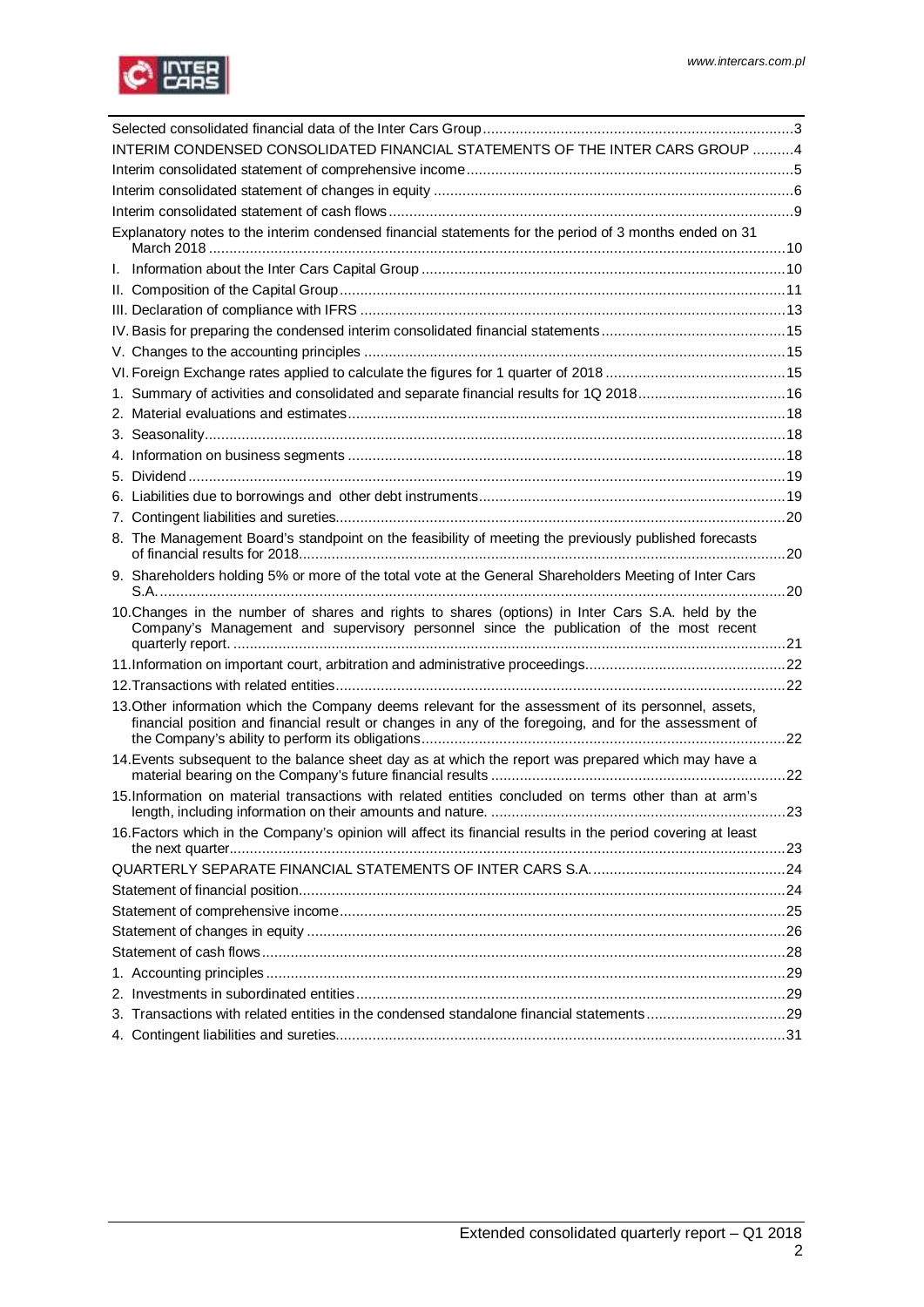<span id="page-2-0"></span>

#### <span id="page-2-1"></span>**Selected consolidated financial data of the Inter Cars Group**

|                                                                 | for the period of 3<br>months ended on |                               | for the period of 3<br>months ended on |                       |
|-----------------------------------------------------------------|----------------------------------------|-------------------------------|----------------------------------------|-----------------------|
|                                                                 |                                        | 31/03/2018 31/03/2017         |                                        | 31/03/2018 31/03/2017 |
|                                                                 | in thousand<br><b>PLN</b>              | in.<br>thousand<br><b>PLN</b> | EUR '000                               | EUR '000              |
| Information on growth and profits                               |                                        |                               |                                        |                       |
| Sales margin                                                    | 30.8%                                  | 29.5%                         |                                        |                       |
| <b>EBITDA</b>                                                   | 81,130                                 | 82,369                        | 19,417                                 | 19,204                |
| EBITDA as percentage of sales                                   | 4.9%                                   | 5.3%                          |                                        |                       |
| EBITDA (for 12 consecutive months)                              | 358,745                                | 371,259                       | 85,857                                 | 86,559                |
| Net debt / EBITDA                                               | 2.90                                   | 2.67                          |                                        |                       |
| Basic earnings per share (PLN)                                  | 3.06                                   | 3.74                          | 0.73                                   | 0.87                  |
| Diluted earnings per share (PLN)                                | 3.06                                   | 3.74                          | 0.73                                   | 0.87                  |
| Operating profit                                                | 63,564                                 | 66,763                        | 15,213                                 | 15,566                |
| Net profit                                                      | 43,289                                 | 53,027                        | 10,360                                 | 12,363                |
| <b>Cash flows</b>                                               |                                        |                               |                                        |                       |
| Operating cash flows                                            | 52,161                                 | (46, 476)                     | 12,484                                 | (10, 836)             |
| Investing cash flows                                            | (15, 297)                              | (19, 458)                     | (3,661)                                | (4, 537)              |
| Financing cash flows                                            | (49, 424)                              | 59,496                        | (11, 828)                              | 13,871                |
| <b>Employment and branches</b>                                  |                                        |                               |                                        |                       |
| Employees                                                       |                                        |                               |                                        |                       |
| Parent company                                                  | 507                                    | 404                           |                                        |                       |
| <b>Subsidiaries</b>                                             | 2,662                                  | 2,121                         |                                        |                       |
| <b>Branches</b>                                                 |                                        |                               |                                        |                       |
| Parent company                                                  | 245                                    | 226                           |                                        |                       |
| Subsidiaries                                                    | 274                                    | 236                           |                                        |                       |
|                                                                 | As at                                  |                               | As at                                  |                       |
|                                                                 | 31/03/2018 31/12/2017                  |                               |                                        | 31/03/2018 31/12/2017 |
| <b>Consolidated statement of the financial</b><br>situation     | in thousand<br><b>PLN</b>              | in.<br>thousand<br><b>PLN</b> | EUR '000                               | EUR '000              |
| Cash and cash equivalents                                       | 148,355                                | 160,915                       | 35,251                                 | 38,580                |
| Balance sheet total                                             | 3,760,554                              | 3,402,978                     | 893,562                                | 815,886               |
| Loans, borrowings and finance lease                             | 1,187,517                              | 1,222,551                     | 282,171                                | 293,114               |
| Equity attributable to the shareholders of the<br>parent entity | 1,657,402                              | 1,616,028                     | 393,823                                | 387,453               |

The following exchange rates were applied to calculate selected financial data in EUR:

- for balance sheet items the National Bank of Poland exchange rate of 31 March 2018 1 EUR = PLN 4.2085, and the National Bank of Poland exchange rate of 31 March 2017 - 1 EUR = PLN 4.2198 and the National Bank of Poland exchange rate of 31 December 2017 – 1 EUR = PLN 4.1709.
- · for the profit and loss account and cash flow items the National Bank of Poland Exchange rate constituting the average National Bank of Poland exchange rate announced on the last day of each month of the first quarter of 2018 and 2017, respectively: 1 EUR = PLN 4.1784 and 1 EUR = PLN 4.2891.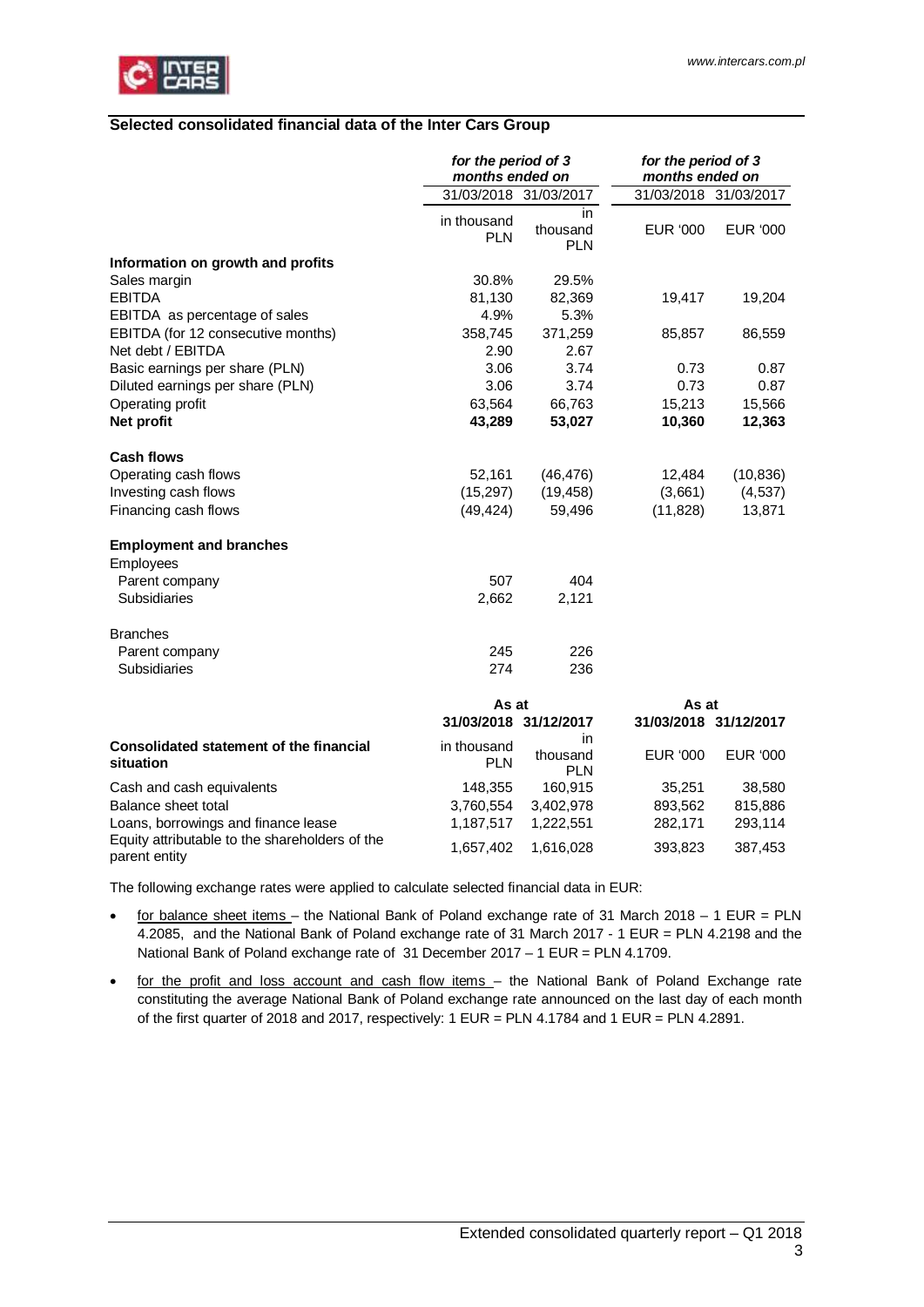

### <span id="page-3-0"></span>**INTERIM CONDENSED CONSOLIDATED FINANCIAL STATEMENTS OF THE INTER CARS GROUP**

| (in thousand PLN)<br><b>ASSETS</b>             | 31/03/2018        | 31/12/2017        | 31/03/2017        |
|------------------------------------------------|-------------------|-------------------|-------------------|
| <b>Non-current assets</b>                      |                   |                   |                   |
| Property, plant and equipment                  | 477,872           | 478,150           | 467,872           |
| Investment property<br>Intangible assets       | 21,530<br>180,222 | 21,530<br>180,959 | 22,103<br>167,853 |
| Investments in related entities                | 924               | 924               | 2,654             |
| Investments available for sales                | 301               | 301               | 301               |
| Receivables                                    | 19,671            | 20,014            | 21,540            |
| Deferred tax assets                            | 24,381            | 24,145            | 23,218            |
|                                                | 724,901           | 726,023           | 705,541           |
| <b>Current assets</b>                          |                   |                   |                   |
| Inventory                                      | 2,060,550         | 1,771,176         | 1,800,800         |
| Trade and other receivables                    | 822,183           | 739,360           | 749,626           |
| Corporate income tax receivables               | 4,565             | 5,504             | 14,328            |
| Cash and cash equivalents                      | 148,355           | 160,915           | 114,988           |
|                                                | 3,035,653         | 2,676,955         | 2,679,742         |
| <b>TOTAL ASSETS</b>                            | 3,760,554         | 3,402,978         | 3,385,283         |
|                                                |                   |                   |                   |
| <b>LIABILITIES</b>                             |                   |                   |                   |
| Share capital                                  | 28,336            | 28,336            | 28,336            |
| Share premium account                          | 259,530           | 259,530           | 259,530           |
| Statutory reserve funds                        | 832,483           | 832,483           | 731,510           |
| Other capital reserves                         | 19,030            | 19,030            | 10,458            |
| Foreign exchange gains /losses in subsidiaries | (28, 352)         | (26, 437)         | (14,681)          |
| Retained earnings                              | 546,375           | 503,086           | 459,289           |
| <b>Equity</b>                                  | 1,657,402         | 1,616,028         | 1,474,442         |
| <b>Long-term liabilities</b>                   |                   |                   |                   |
| Loan, borrowing and finance lease liabilities  | 657,623           | 658,384           | 528,407           |
| Other long-term liabilities                    | 4,283             | 3,116             | 7,661             |
| Deferred income tax provision                  | 24,947            | 25,497            | 16,065            |
|                                                | 686,853           | 686,997           | 552,133           |
| <b>Short-term liabilities</b>                  |                   |                   |                   |
| Trade and other liabilities                    | 844,530           | 490,304           | 750,285           |
| Loan, borrowing and finance lease liabilities  | 529,894           | 564,167           | 551,140           |
| Liabilities of the factoring                   |                   |                   | 28,210            |
| Employee benefits                              | 19,419            | 21,314            | 16,646            |
| Income tax liabilities                         | 22,456            | 24,168            | 12,427            |
|                                                | 1,416,299         | 1,099,953         | 1,358,708         |
| <b>TOTAL LIABILITIES</b>                       | 3,760,554         | 3,402,978         | 3,385,283         |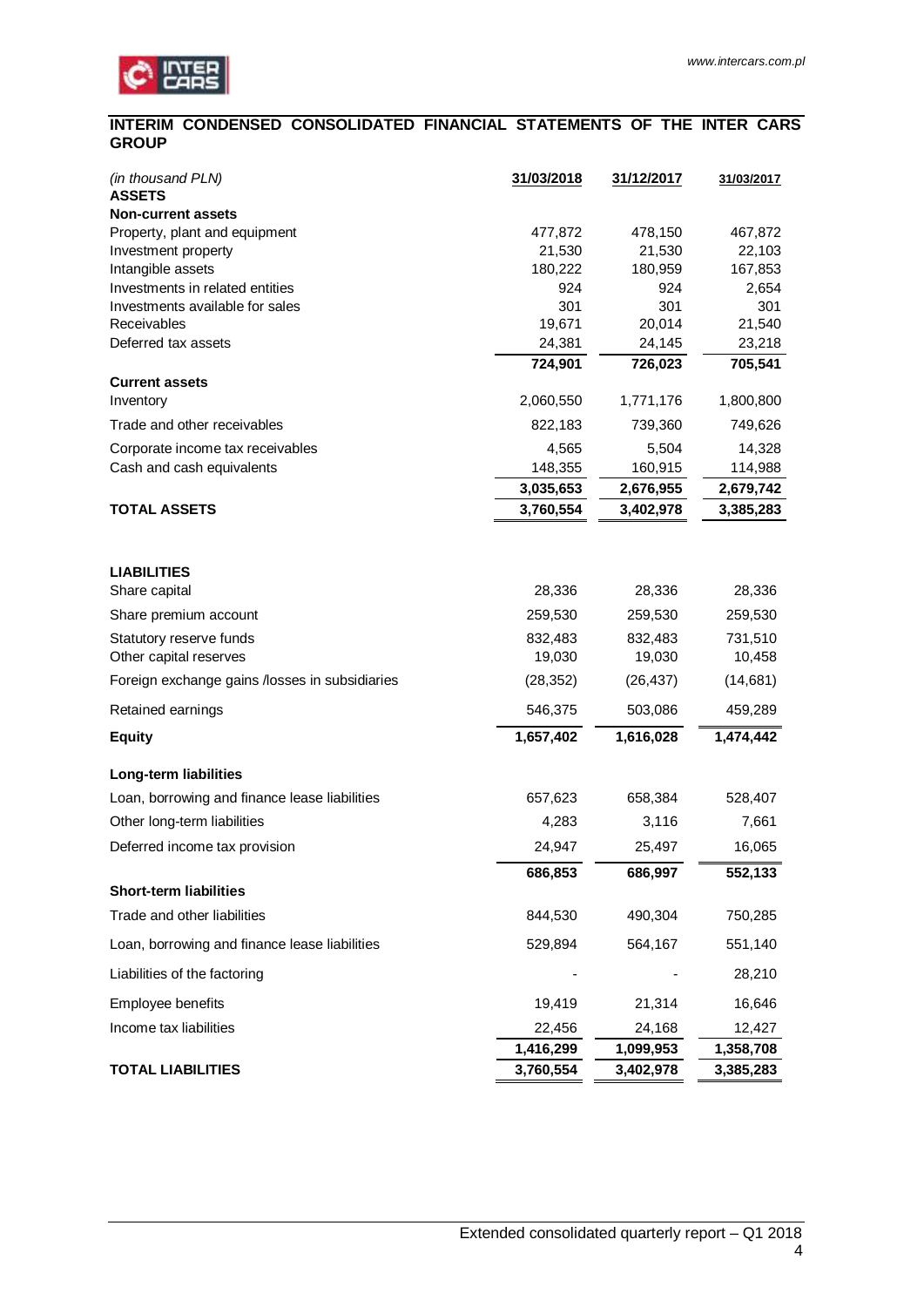

# <span id="page-4-0"></span>**Interim consolidated statement of comprehensive income**

| (in thousand PLN)                                               | for the period of 3 months ended on |              |
|-----------------------------------------------------------------|-------------------------------------|--------------|
|                                                                 | 31/03/2018                          | 31/03/2017   |
| <b>Continued activity</b>                                       |                                     | Transformed* |
| Sales revenues                                                  | 1,650,014                           | 1,546,092    |
| Cost of sales                                                   | (1, 141, 697)                       | (1,087,121)  |
| Gross profit on sales                                           | 508,317                             | 458,971      |
| Other operating income                                          | 5,422                               | 4,132        |
| Costs of sales and administrative costs                         | (256, 453)                          | (224, 011)   |
| Distribution expenses                                           | (186, 928)                          | (165, 921)   |
| Other operating expenses                                        | (6, 794)                            | (6, 408)     |
| <b>Operating profit</b>                                         | 63,564                              | 66,763       |
| Financial income                                                | 587                                 | 673          |
| Foreign exchange gains/losses                                   | (1,799)                             | 5,995        |
| Financial expenses                                              | (10,099)                            | (9,789)      |
| Profit before tax                                               | 52,253                              | 63,642       |
| Income tax                                                      | (8,964)                             | (10, 615)    |
| Net profit                                                      | 43,289                              | 53,027       |
| Attributable to:                                                |                                     |              |
| shareholders of the parent company                              | 43,289                              | 53,027       |
|                                                                 | 43,289                              | 53,027       |
| <b>OTHER COMPREHENSIVE INCOME</b>                               |                                     |              |
| Foreign exchange gains /losses                                  | (1, 915)                            | (2, 593)     |
| Total other comprehensive income, net                           | (1, 915)                            | (2, 593)     |
| <b>COMPREHENSIVE INCOME</b>                                     | 41,374                              | 50,434       |
| Net profit attributable to:                                     |                                     |              |
| - the shareholders of the parent entity                         | 41,374                              | 50,434       |
|                                                                 | 41,374                              | 50,434       |
| Comprehensive income attributable to:                           |                                     |              |
| - the shareholders of the parent entity<br>- minority interests | 41,374                              | 50,434       |
|                                                                 | 41,374                              | 50,434       |
| Earnings per share (PLN)                                        |                                     |              |
| - basic                                                         | 3.06                                | 3.74         |
| - diluted                                                       | 3.06                                | 3.74         |
| Number of shares                                                | 14,168,100                          | 14,168,100   |
| Number of shares to be diluted                                  | 14,168,100                          | 14,168,100   |

\*) explanation is presented in point III Declaration of compliance with IFRS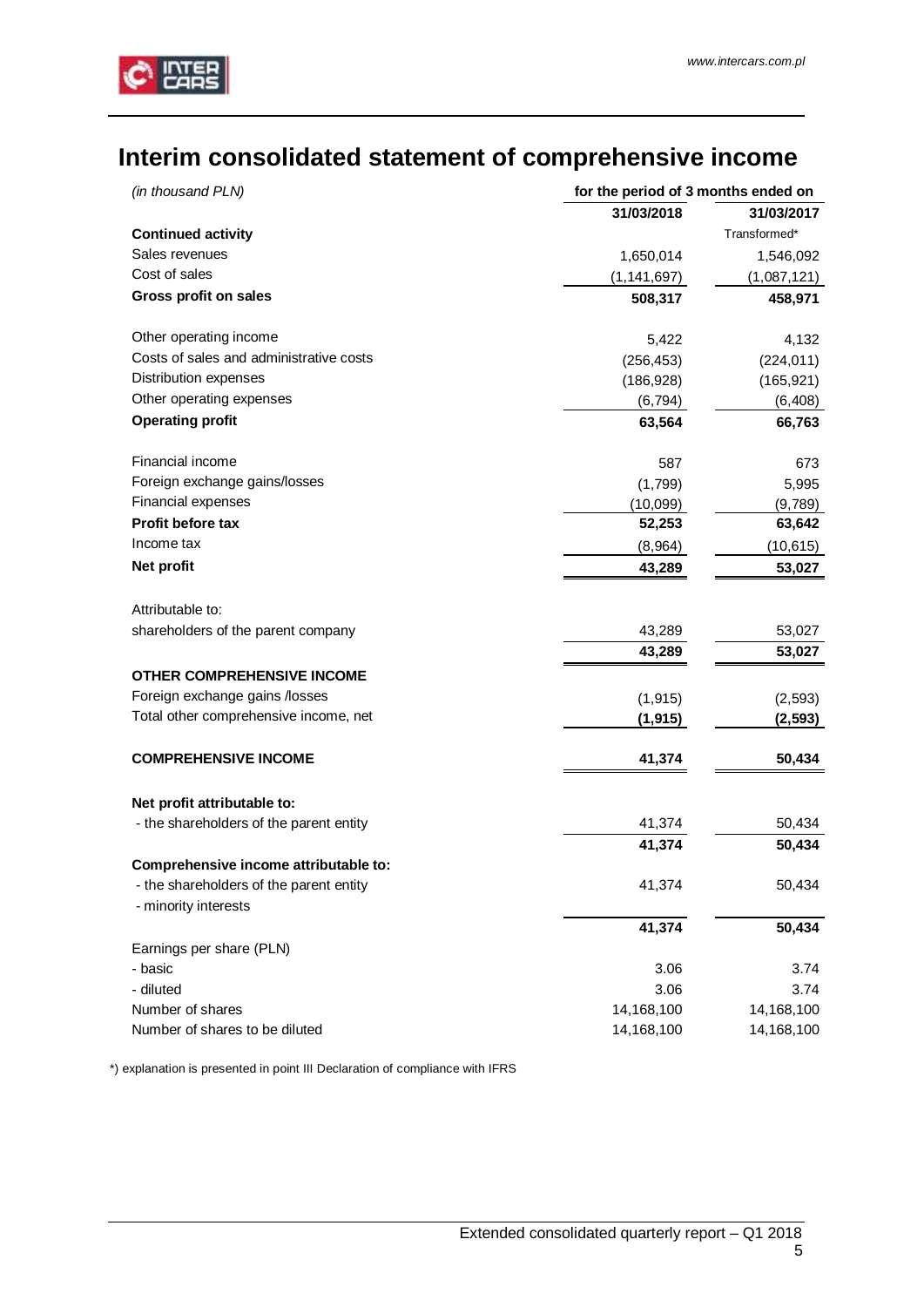

## <span id="page-5-0"></span>**Interim consolidated statement of changes in equity**

#### **for the period from 01 January 2018 to 31 March 2018**

|                                | (in thousand PLN) | Share<br>capital         | Share premium<br>account | Statutory<br>reserve<br>funds | Foreign<br>exchange<br>gains<br>/losses | Other<br>capital<br>reserves | Retained<br>earnings     | <b>Equity</b><br>attributable to<br>the<br>shareholders<br>of the parent<br>entity |
|--------------------------------|-------------------|--------------------------|--------------------------|-------------------------------|-----------------------------------------|------------------------------|--------------------------|------------------------------------------------------------------------------------|
| As at 01 January 2018          |                   | 28,336                   | 259,530                  | 832,483                       | (26, 437)                               | 19,030                       | 503,086                  | 1,616,028                                                                          |
| Profit in the reporting period |                   | -                        | $\overline{\phantom{0}}$ | $\overline{\phantom{0}}$      | $\overline{\phantom{a}}$                | ۰                            | 43,289                   | 43,289                                                                             |
| Foreign exchange gains /losses |                   | -                        | -                        | -                             |                                         | -                            | $\overline{\phantom{0}}$ |                                                                                    |
| Total comprehensive income     |                   | $\overline{\phantom{0}}$ |                          | $\blacksquare$                | (1, 915)                                | $\blacksquare$               | $\blacksquare$           | (1, 915)                                                                           |
| As at 31 March 2018            |                   | 28,336                   | 259,530                  | 832,483                       | (28, 352)                               | 19,030                       | 546,375                  | 1,657,402                                                                          |

#### **for the period from 01 January 2017 to 31 December 2017**

| (in thousand PLN)                                                                   | Share<br>capital | Share premium<br>account | Statutory<br>reserve<br>funds | <b>Foreign</b><br>exchange<br>gains<br>/losses in<br>subsidiaries | Other<br>capital<br>reserves | Retained<br>earnings | <b>Total equity</b> |
|-------------------------------------------------------------------------------------|------------------|--------------------------|-------------------------------|-------------------------------------------------------------------|------------------------------|----------------------|---------------------|
| As at 01 January 2017                                                               | 28,336           | 259,530                  | 731,510                       | (12,088)                                                          | 10,458                       | 406,262              | 1,424,008           |
| Profit in the reporting period                                                      |                  |                          |                               |                                                                   |                              | 216,428              | 216,428             |
| Other comprehensive income                                                          |                  |                          |                               |                                                                   |                              |                      |                     |
| Foreign exchange gains /losses in subsidiaries                                      |                  |                          |                               | (14, 349)                                                         |                              |                      | (14, 349)           |
| Total comprehensive income                                                          |                  |                          |                               | (14, 349)                                                         |                              | 216,428              | 202,079             |
| <b>Transactions with shareholders</b>                                               |                  |                          |                               |                                                                   |                              |                      |                     |
| Distribution of prior period profit – dividend                                      |                  |                          |                               |                                                                   |                              | (10, 059)            | (10, 059)           |
| Distribution of retained profits - transfer to supplementary and<br>reserve capital | ۰                | $\sim$                   | 100,973                       | $\overline{\phantom{a}}$                                          | 8,572                        | (109, 545)           |                     |
| As at 31 December 2017                                                              | 28,336           | 259,530                  | 832,483                       | (26, 437)                                                         | 19,030                       | 503,086              | 1,616,028           |

 $\mathbf{F}$   $\mathbf{F}$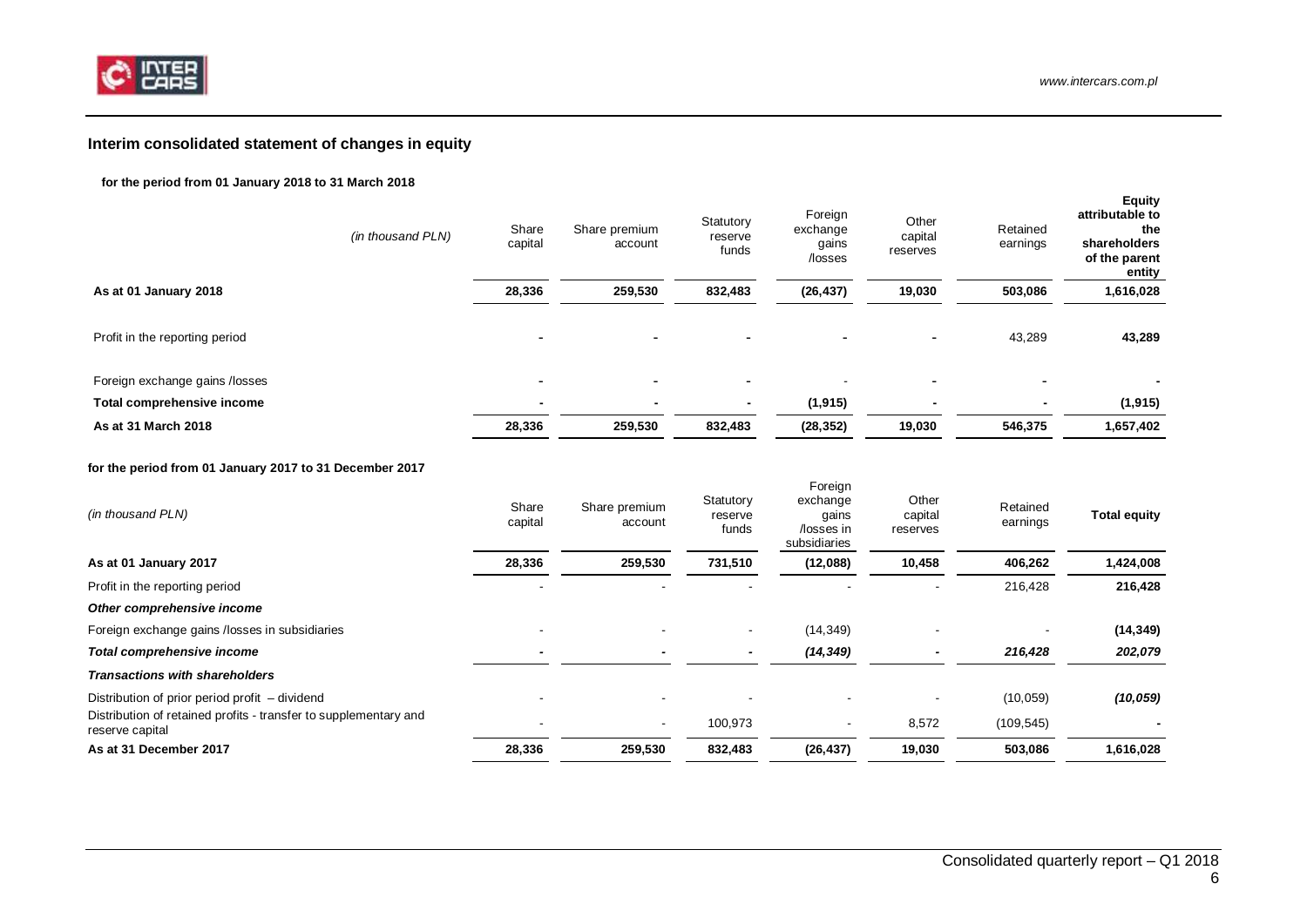

### **for the period from 01 January 2017 to 31 March 2017**

| (in thousand PLN)              | Share<br>capital         | Share premium<br>account | Statutory<br>reserve<br>funds | Foreign<br>exchange<br>gains<br>/losses | Other<br>capital<br>reserves | Retained<br>earnings | <b>Equity</b><br>attributable to<br>the<br>shareholders<br>of the parent<br>entity |
|--------------------------------|--------------------------|--------------------------|-------------------------------|-----------------------------------------|------------------------------|----------------------|------------------------------------------------------------------------------------|
| As at 01 January 2017          | 28,336                   | 259,530                  | 731,510                       | (12,088)                                | 10,458                       | 406,262              | 1,424,008                                                                          |
| Profit in the reporting period |                          |                          |                               | $\overline{\phantom{0}}$                | ۰                            | 53,027               | 53,027                                                                             |
| Other comprehensive income     |                          |                          |                               |                                         |                              |                      |                                                                                    |
| Foreign exchange gains /losses |                          |                          | $\overline{\phantom{0}}$      | (2,593)                                 | ۰                            |                      | (2, 593)                                                                           |
| Total comprehensive income     | $\overline{\phantom{0}}$ | $\blacksquare$           |                               | (2, 593)                                | $\overline{\phantom{a}}$     |                      | (2, 593)                                                                           |
| As at 31 March 2017            | 28,336                   | 259,530                  | 731,510                       | (14, 681)                               | 10,458                       | 459,289              | 1,474,442                                                                          |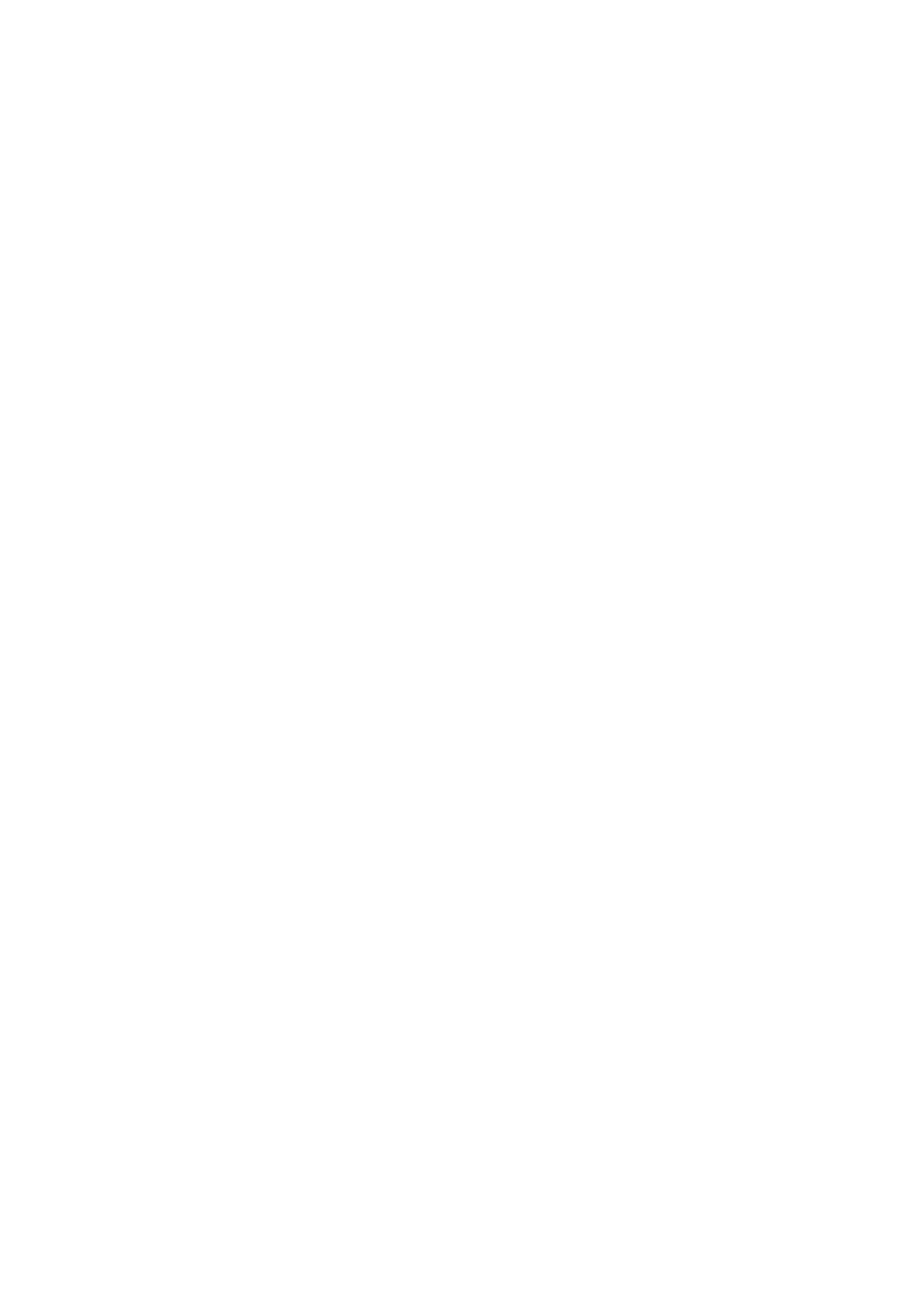

## <span id="page-8-0"></span>**Interim consolidated statement of cash flows**

| (in thousand PLN)                                                                           | $01/01/2018 -$ | 01/01/2017 |  |
|---------------------------------------------------------------------------------------------|----------------|------------|--|
|                                                                                             | 31/03/2018     | 31/03/2017 |  |
| Cash flows from operating activities                                                        |                |            |  |
| Profit before tax                                                                           | 52,253         | 63,642     |  |
| Adjustments:                                                                                |                |            |  |
| Depreciation and amortization                                                               | 17,566         | 15,606     |  |
| Foreign exchange gains /losses                                                              | 3,140          | (6, 161)   |  |
| (Profit / loss on investing activities                                                      | 720            | (497)      |  |
| Net interest                                                                                | 10,053         | 6,522      |  |
| Other adjustments, net                                                                      | (412)          | (2, 118)   |  |
| Operating profit before changes in the working capital                                      | 83,320         | 76,994     |  |
| Change in inventories                                                                       | (289, 374)     | (290, 681) |  |
| Change in receivables                                                                       | (83, 192)      | (57, 883)  |  |
| Change in short-term liabilities                                                            | 352,331        | 245,102    |  |
| Cash generated by operating activities                                                      | 63,085         | (26, 468)  |  |
| Corporate income tax paid                                                                   | (10,924)       | (20,008)   |  |
| Net cash from operating activities                                                          | 52,161         | (46,476)   |  |
|                                                                                             |                |            |  |
| Cash flow from investing activities                                                         |                |            |  |
| Proceeds from the sale of intangible assets, investment property,                           |                |            |  |
| property, plant and equipment                                                               | 641            | 2,594      |  |
| Acquisition of intangible assets, investment property, and property,<br>plant and equipment | (16, 223)      | (20, 836)  |  |
| Acquisition of shares in other entities                                                     |                | (733)      |  |
| Purchase of shares in associated companies                                                  |                |            |  |
| Repayment of loans granted                                                                  | 642            | 678        |  |
| Loans granted                                                                               | (400)          | (1, 179)   |  |
| Interest received                                                                           | 43             | 18         |  |
| Net cash from investing activities                                                          | (15, 297)      | (19, 458)  |  |
|                                                                                             |                |            |  |
| Cash flow from financing activities<br>Cash inflows on credits                              |                |            |  |
|                                                                                             |                | 123,175    |  |
| Repayment of credits                                                                        | (38, 254)      |            |  |
| Payment of finance lease liabilities                                                        | (2,212)        | (2,860)    |  |
| Payment of the reverse factoring<br>Interest paid                                           |                | (54, 984)  |  |
|                                                                                             | (8,958)        | (5,835)    |  |
| Net cash from financing activities                                                          | (49, 424)      | 59,496     |  |
| Net change in cash and cash equivalents                                                     | (12,560)       | (6,438)    |  |
| Cash and cash equivalents at the beginning of the period                                    | 160,915        | 121,426    |  |
| Cash and cash equivalents at the end of the period                                          | 148,355        | 114,988    |  |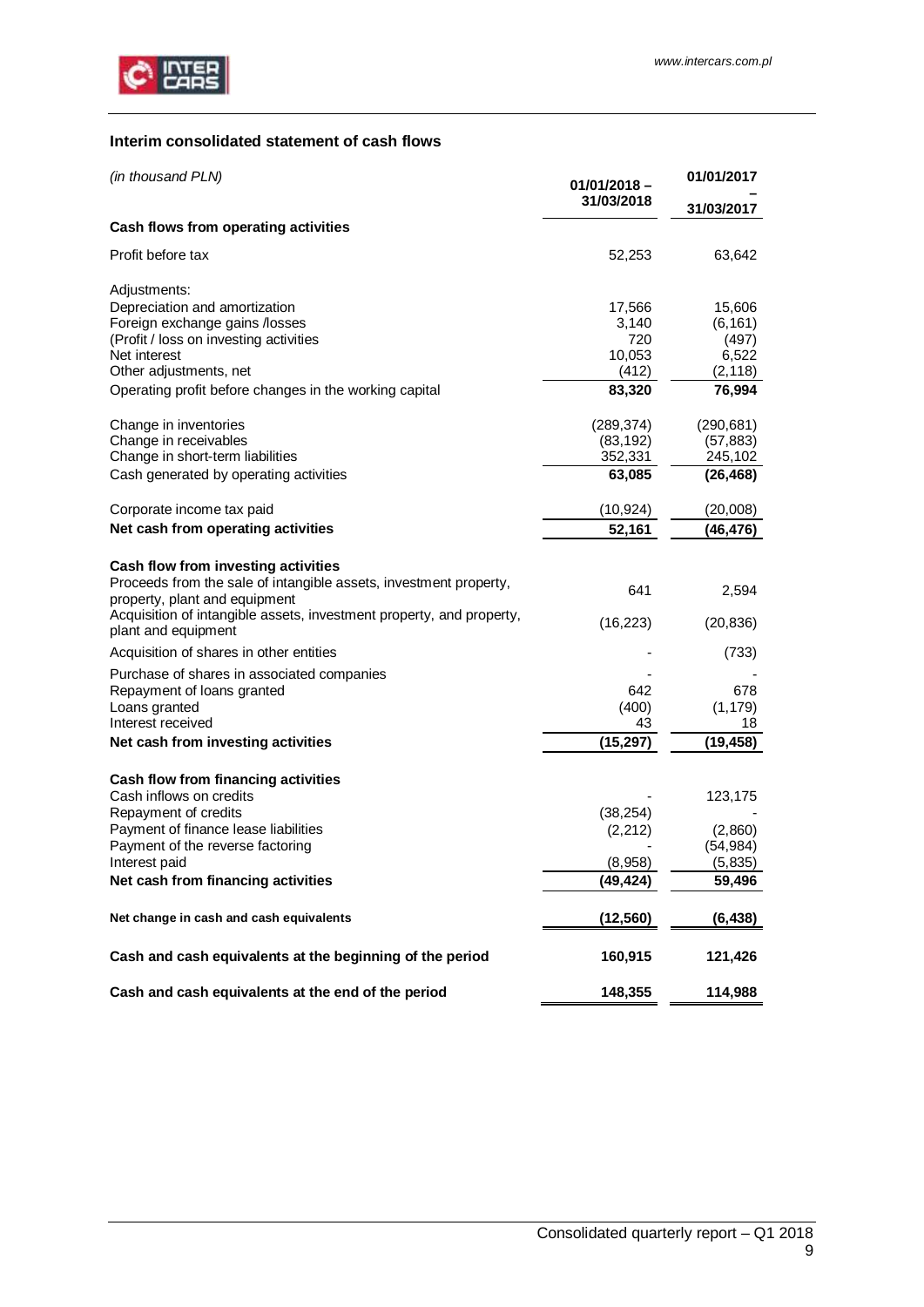

<span id="page-9-0"></span>**Explanatory notes to the interim condensed financial statements for the period of 3 months ended on 31 March 2018**

### <span id="page-9-1"></span>**I. Information about the Inter Cars Capital Group**

#### **Scope of activities**

The principal activities of Grupa Kapitałowa Inter Cars Spółka Akcyjna (hereinafter referred to as "the Group," "the Inter Cars Capital Group," the Inter Cars Group") are import and distribution of spare parts for passenger cars and commercial vehicles.

### **Registered seat – the parent entity**

Inter Cars S.A. ul. Powsińska 64 02-903 Warsaw Poland

*Central Warehouse:* Europejskie Centrum Logistyczne (European Logistics Centre) Ul. Swobodnia 35 05-170 Zakroczym

#### **Contact and administrative details**

The Company has been entered into the Register of Companies of the National Court Register kept by the District Court for the capital city of Warsaw, in Warsaw, XII Commercial Department of the National Court Register, under the following number:

KRS 0000008734 NIP 1181452946 Regon 014992887 tel. (+48-22) 714 19 16 fax. (+48-22) 714 19 18 bzarzadu@intercars.eu relacje.inwestorskie@intercars.eu www.intercars.com.pl

## **Supervisory Board (as at the date of approval of the financial statements)**

Andrzej Oliszewski, President Piotr Płoszajski Tomasz Rusak Michał Marczak Jacek Klimczak

## **Management Board (as at the date of approval of the financial statements)**

Maciej Oleksowicz, President Robert Kierzek, Vice-President Krzysztof Soszyński, Vice-President Krzysztof Oleksowicz Wojciech Twaróg Piotr Zamora Tomáš Kaštil

On the day of 26 April, Vice-President of the Management Board, Mr Robert Kierzek, handed a statement on his resignation from applying for renewal of his term in the office as the Member of The Management Board to the Supervisory Board.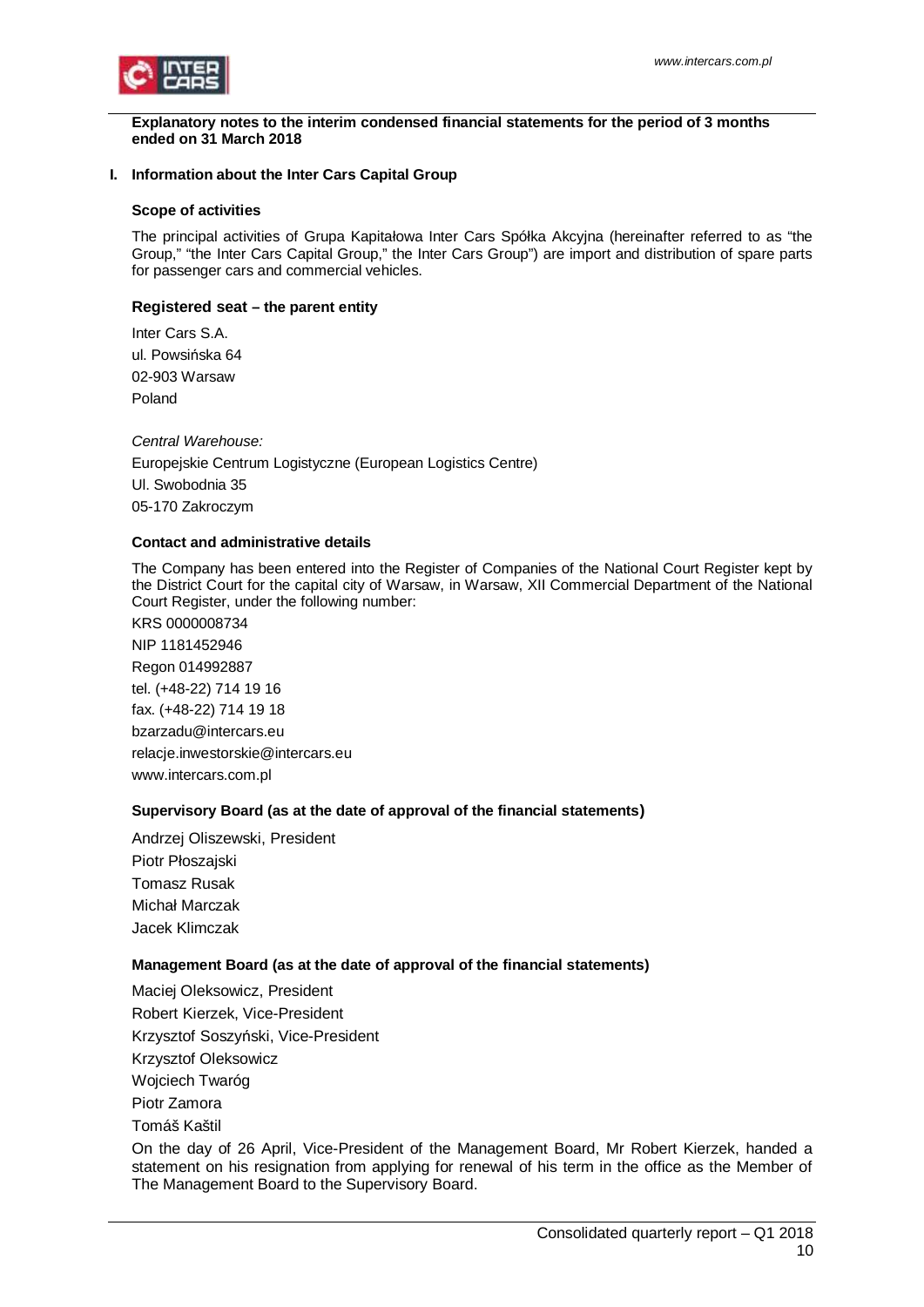

#### **Statutory auditor**

PricewaterhouseCoopers Sp. z o.o. Ul. Lecha Kaczyńskiego 14, 00-638 Warsaw

### <span id="page-10-0"></span>**II. Composition of the Capital Group**

The parent company, Inter Cars S.A. ("the Company") is registered in Poland. The interim consolidated financial statements for the period ended on 31 March 2018 contain information about the company, its subsidiaries referred to as the Inter Cars Capital Group ("the Group"), and about the Group's share in related entities.

The consolidated financial statements of the Inter Cars Capital Group for the period ended on 31 December 2017 are available at www.intercars.com.pl.

As at 31 March 2018, the following entities comprised the Inter Cars Capital Group: Inter Cars S.A. as the Parent Entity, and 31 other entities, including:

- · 29 subsidiaries of Inter Cars S.A.
- · 2 indirect subsidiaries of Inter Cars S.A.

The Group also holds shares in one related entity.

The first quarter of 2018 saw no changes in the organizational structure of the issuer's Capital Group, including changes resulting from amalgamation or gaining or losing control over subsidiaries and longterm investments or as a result of division, restructuring or discontinuance.

| Name of entity                           | Registered<br>seat                           | Scope of activities                                                                                                         | Consolidatio<br>n method | % of the Issuer's share in<br>the share capital |                          |
|------------------------------------------|----------------------------------------------|-----------------------------------------------------------------------------------------------------------------------------|--------------------------|-------------------------------------------------|--------------------------|
|                                          |                                              |                                                                                                                             |                          | 31/03/2018                                      | 31/03/2017               |
|                                          | <b>Parent company</b>                        |                                                                                                                             |                          |                                                 |                          |
| Inter Cars S.A.                          | Warsaw                                       | Import and distribution of spare parts<br>for passenger cars and commercial<br>vehicles                                     | full                     | <b>Not</b><br>applicable                        | <b>Not</b><br>applicable |
|                                          |                                              |                                                                                                                             |                          |                                                 |                          |
|                                          | <b>Direct subsidiaries</b>                   |                                                                                                                             |                          |                                                 |                          |
| <b>Inter Cars Ukraine</b>                | Ukraine,<br>Khmelnitsky                      | Distribution of spare parts for<br>passenger cars and commercial<br>vehicles                                                | full                     | 100%                                            | 100%                     |
| Q-service Sp. z o.o.                     | Cząstków<br>Mazowiecki                       | Advisory services, organization of<br>trainings and seminars related to<br>automotive services and the<br>automotive market | full                     | 100%                                            | 100%                     |
| Lauber Sp. z o.o.                        | Słupsk                                       | Remanufacturing of car parts                                                                                                | full                     | 100%                                            | 100%                     |
| Inter Cars Česká republika<br>S.T.O.     | Czech<br>Republic,<br>Prague                 | Distribution of spare parts for<br>passenger cars and commercial<br>vehicles                                                | full                     | 100%                                            | 100%                     |
| Feber Sp. z o.o.                         | Sieradz                                      | Manufacture of motor vehicles, trailers<br>and semi-trailers                                                                | full                     | 100%                                            | 100%                     |
| IC Development & Finance<br>Sp. z o.o    | Warsaw                                       | Real estate development and lease                                                                                           | full                     | 100%                                            | 100%                     |
| Armatus sp. z o.o.                       | Warsaw                                       | Distribution of spare parts for<br>passenger cars and commercial<br>vehicles                                                | full                     | 100%                                            | 100%                     |
| Inter Cars Slovenská<br>republika s.r.o. | Slovakia,<br><b>Bratislava</b>               | Distribution of spare parts for<br>passenger cars and commercial<br>vehicles                                                | full                     | 100%                                            | 100%                     |
| Inter Cars Lietuva UAB                   | Lithuania,<br>Vilnus                         | Distribution of spare parts for<br>passenger cars and commercial<br>vehicles                                                | full                     | 100%                                            | 100%                     |
| JC Auto s.r.o.                           | The Czech<br>Republic,<br>Karvina-<br>Darkom | The Company does not carry out<br>operating activities                                                                      | full                     | 100%                                            | 100%                     |
| JC Auto S.A.                             | Belgium,<br>BrainL'Allued                    | Distribution of spare parts for<br>passenger cars and commercial<br>vehicles                                                | full                     | 100%                                            | 100%                     |
|                                          |                                              |                                                                                                                             |                          |                                                 |                          |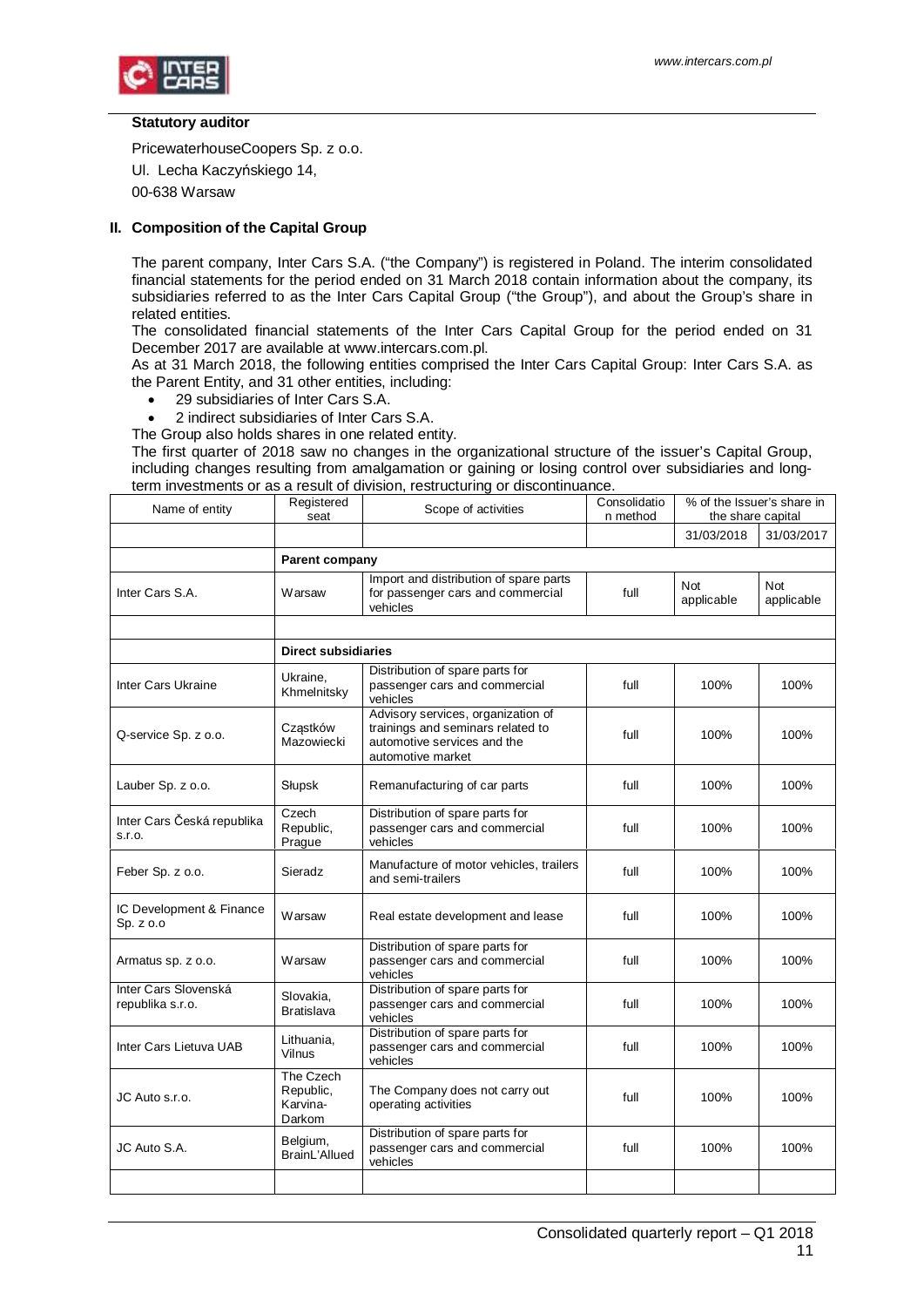

| Name of entity                                                           | Registered<br>seat                     | Scope of activities                                                                                      | Consolidatio<br>n method | % of the Issuer's share in<br>the share capital |            |
|--------------------------------------------------------------------------|----------------------------------------|----------------------------------------------------------------------------------------------------------|--------------------------|-------------------------------------------------|------------|
|                                                                          |                                        |                                                                                                          |                          | 31/03/2018                                      | 31/03/2017 |
| Inter Cars Hungária Kft                                                  | Hungary,<br><b>Budapest</b>            | Distribution of spare parts for<br>passenger cars and commercial<br>vehicles                             | full                     | 100%                                            | 100%       |
| Inter Cars Italia s.r.I□<br>(formerly JC Auto s.r.l.)                    | Italy, Milan                           | Distribution of spare parts for<br>passenger cars and commercial<br>vehicles                             | full                     | 100%                                            | 100%       |
| Inter Cars d.o.o.                                                        | Croatia,<br>Zagreb                     | Distribution of spare parts for<br>passenger cars and commercial<br>vehicles                             | full                     | 100%                                            | 100%       |
| Inter Cars Romania s.r.l.                                                | Romania,<br>Cluj-Napoca                | Distribution of spare parts for<br>passenger cars and commercial<br>vehicles                             | full                     | 100%                                            | 100%       |
| Inter Cars Cyprus Limited                                                | Cyprus,<br>Nicosia                     | Distribution of spare parts for<br>passenger cars and commercial<br>vehicles                             | full                     | 100%                                            | 100%       |
| Inter Cars Latvija SIA                                                   | Latvia, Riga                           | Distribution of spare parts for<br>passenger cars and commercial<br>vehicles                             | full                     | 100%                                            | 100%       |
| Cleverlog-Autoteile GmbH                                                 | Germany,<br><b>Berlin</b>              | Distribution of spare parts for<br>passenger cars and commercial<br>vehicles                             | full                     | 100%                                            | 100%       |
| Inter Cars Bulgaria Ltd.                                                 | Bulgaria,<br>Sofia                     | Distribution of spare parts for<br>passenger cars and commercial<br>vehicles                             | full                     | 100%                                            | 100%       |
| Inter Cars Marketing<br>Services Sp. z o.o.                              | Warsaw                                 | Advertising, market and public opinion<br>research                                                       | full                     | 100%                                            | 100%       |
| ILS Sp. z o.o.                                                           | Nadarzyn                               | Logistics services                                                                                       | full                     | 100%                                            | 100%       |
| Inter Cars Malta Holding<br>Limited                                      | Malta                                  | Assets management                                                                                        | full                     | 100%                                            | 100%       |
| Q-service Truck Sp. z o.o.                                               | Warsaw                                 | Sale of commercial vehicles and<br>trucks                                                                | full                     | 100%                                            | 100%       |
| Inter Cars INT d.o.o.                                                    | Slovenia,<br>Ljubljana                 | Distribution of spare parts for<br>passenger cars and commercial<br>vehicles                             | full                     | 100%                                            | 100%       |
| Inter Cars Eesti OÜ                                                      | Estonia,<br>Tallinn                    | Distribution of spare parts for<br>passenger cars and commercial<br>vehicles                             | full                     | 100%                                            | 100%       |
| Inter Cars Piese Auto s.r.l.                                             | Kishinev.<br>Moldova                   | Distribution<br>of<br>parts<br>for<br>spare<br>commercial<br>passenger<br>cars<br>and<br>vehicles        | full                     | 100%                                            | 100%       |
| Inter Cars GREECE.                                                       | Athens,<br>Greece                      | Distribution<br>of<br>parts<br>for<br>spare<br>passenger<br>cars<br>and<br>commercial<br>vehicles        | Not<br>applicable        | 100%                                            |            |
| Inter Cars d.o.o.                                                        | Sarajevo,<br>Bosnia and<br>Herzegovina | Distribution<br>for<br>of<br>parts<br>spare<br>passenger<br>commercial<br>cars<br>and<br>vehicles        | Not<br>applicable        | 100%                                            |            |
| Inter Cars United Kingdom<br>- automotive technology<br>Ltd <sup>*</sup> | London,<br><b>Great Britain</b>        | Distribution<br>of<br>parts<br>for<br>spare<br>and<br>commercial<br>passenger<br>cars<br>vehicles        | Not<br>applicable        | 100%                                            |            |
| <b>Indirect subsidiaries</b>                                             |                                        |                                                                                                          |                          |                                                 |            |
| Inter Cars Malta Limited**                                               | Malta                                  | Sale of spare parts and advisory<br>services related to automotive<br>services and the automotive market | full                     | 100%                                            | 100%       |
| Aurelia Auto d o.o***                                                    | Croatia                                | Distribution of spare parts and real<br>estate rental                                                    | full                     | 100%                                            | 100%       |
| <b>Associated entity</b>                                                 |                                        |                                                                                                          |                          |                                                 |            |
| InterMeko Europa<br>Sp. z o.o.                                           | Warsaw                                 | Control and assessment of spare<br>parts, components and accessories                                     | equity<br>method         | 50%                                             | 50%        |

\* The Company does not carry out operational activity

\*\* 100% shares held by subsidiary company Inter Cars Malta Holding Limited

\*\*\* 100% shares held by subsidiary company Inter Cars d.o.o. (Croatia)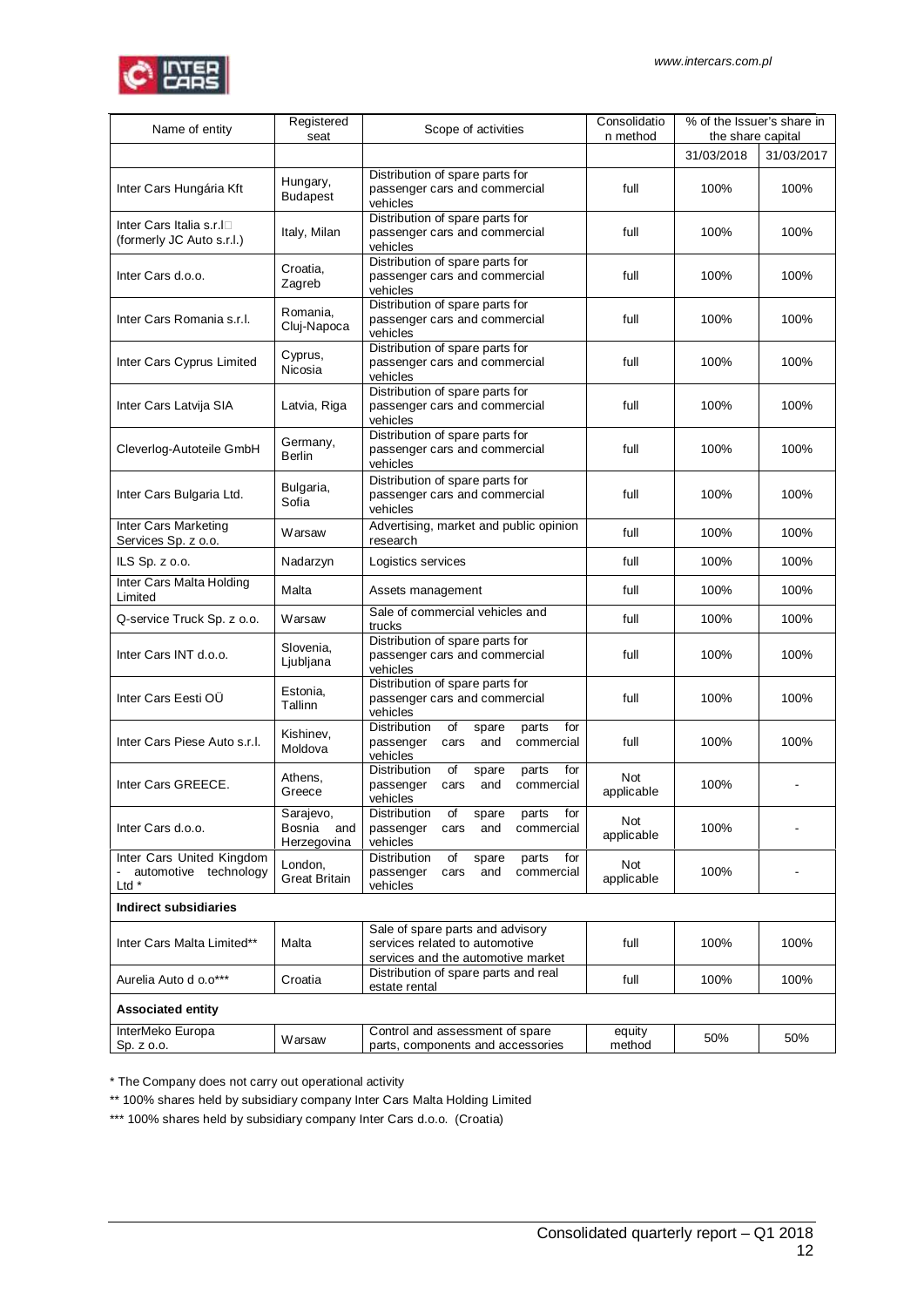#### **Stock exchange listings**

The shares of Inter Cars S.A., i.e. the parent entity, are listed on the Warsaw Stock Exchange in the continuous trading system.

#### <span id="page-12-0"></span>**III. Declaration of compliance with IFRS**

The condensed interim consolidated financial statements of the Inter Cars Capital Group were prepared for the period of 3 months ended on 31 March 2018.

The condensed interim financial statements covering first quarter of 2018 comply with the requirements of the International Accounting Standard IAS 34 *"Interim Financial Reporting"* related to interim financial statements.

The condensed interim financial statements of the Group are published together with the condensed standalone interim financial statements. The condensed standalone interim financial statements of the Company should be read together with the condensed interim consolidated financial statements of the Group in order to have a comprehensive view of the financial result and the financial situation of the company.

Preparation of financial statements in accordance with IFRS requires application of specific accounting estimates. It also requires form the Management Board to use its own judgement with regard to application of the accounting standards adopted by the Group. The areas a higher degree of judgement or complexity, or areas where assumptions and estimates are significant to the financial statements are presented in note 14.

Interim condensed consolidated financial statement of Inter Cars S.A. Capital Group prepared for the period of 3 months ended on 31 March 2018 with explanatory notes to interim condensed financial statements and quarterly financial information of Inter Cars S.A. 1Q 2018 was approved by the Board of Managers for publication on 15 May 2018.

Starting from 1 January 2018 the new standard is in use: **IFRS 15** Revenues from Contracts with Customers, published in May 2014 and amended in April 2016, sets the so-called five-step model of recognizing income resulting from contracts with customers. According to IFRS 15, revenue is recognized at the amount of the consideration which an entity is entitled to for transferring goods and services as promised to a customer. The fundamental principle of the new standard is the recognition of revenues upon the transfer of control over goods and services to a customer at a transactional price. All goods or services sold in packages that can be separated from a package are to be recognized separately. Moreover, any discounts and rebates on the transactional price are to be allocated to particular elements of a package. In the case of a variable revenue, according to the standard, the variable amounts are recognized as revenue, provided that it is highly probable that its inclusion will not result in a significant revenue reversal in the future as a result of revaluation. Moreover, according to IFRS 15, the costs incurred to obtain and secure a contract with a customer are to be activated and cleared over time throughout the period during which a contract brings benefits.

Inter Cars S.A. is running its business activity in the following areas:

1. Sale of goods

The Group's main objects are the wholesale of goods thorough stationary stores and on-line sale of goods.

Inter Cars S.A. believes that the adoption of IFRS 15 will have no significant bearing on the recognition of revenues and the financial results on this type of sale. The revenues will be recognized in a particular moment, i.e. when a customer gains control over goods, as is currently the case.

Due to the bonuses and returns policy applied, the Group decreases the value of the revenues by an estimated cost of such bonuses and returns. This methodology will continue to be applied in conformity with IFRS 15.

#### 2. Sale of goods and services

Inter Cars S.A. sells services only to a limited extent and these include mainly repair services provided to fleet chains. The Group believes that customers simultaneously receive and gain benefits resulting from the services rendered upon their completion, as these services are shortterm ones. Hence, the Group will continue to recognize sales revenues upon the completion of a settlement month.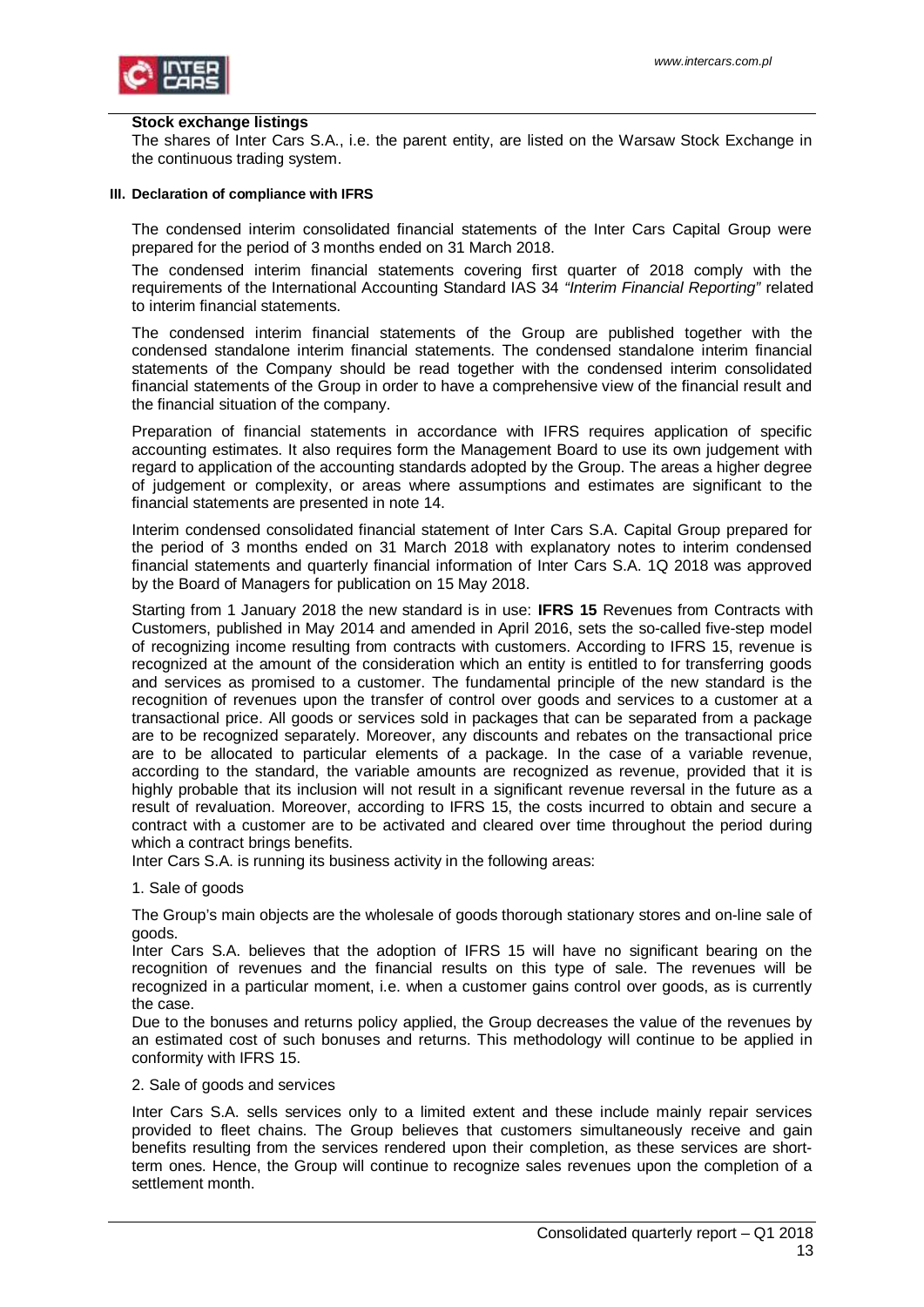

The IFRS 15 effective as of 1 January 2018 do not have a bearing on the financial result of the Group and the Company. Changes in the presentation of financial statements include decreasing the re-invoicing income by the costs incurred.

Below table presents transformation of disclosures of consolidated data for 1Q2017 in relation to the new standard IFRS15:

| (in thousand PLN)                       | for the period of 3 months ended on |                        |                           |  |  |
|-----------------------------------------|-------------------------------------|------------------------|---------------------------|--|--|
|                                         | 31/03/2017                          | influence of<br>IFRS15 | 31/03/2017                |  |  |
| <b>Continued activity</b>               |                                     |                        | (after<br>transformation) |  |  |
| Sales revenues                          | 1,561,350                           | (15, 258)              | 1,546,092                 |  |  |
| Cost of sales                           | (1,100,872)                         | 13,751                 | (1,087,121)               |  |  |
| Gross profit on sales                   | 460,478                             | (1,507)                | 458,971                   |  |  |
| Other operating income                  | 5,280                               | (1, 148)               | 4,132                     |  |  |
| Costs of sales and administrative costs | (226, 658)                          | 2,647                  | (224, 011)                |  |  |
| Distribution expenses                   | (165, 921)                          |                        | (165, 921)                |  |  |
| Other operating expenses                | (6, 416)                            | 8                      | (6, 408)                  |  |  |
| <b>Operating profit</b>                 | 66,763                              |                        | 66,763                    |  |  |
| Financial income                        | 673                                 |                        | 673                       |  |  |
| Foreign exchange gains/losses           | 5,995                               |                        | 5,995                     |  |  |
| Financial expenses                      | (9,789)                             |                        | (9,789)                   |  |  |
| <b>Profit before tax</b>                | 63,642                              |                        | 63,642                    |  |  |
| Income tax                              | (10, 615)                           |                        | (10, 615)                 |  |  |
| Net profit                              | 53,027                              |                        | 53,027                    |  |  |
| Attributable to:                        |                                     |                        |                           |  |  |
| shareholders of the parent company      | 53,027                              |                        | 53,027                    |  |  |
|                                         | 53,027                              |                        | 53,027                    |  |  |
| <b>OTHER COMPREHENSIVE INCOME</b>       |                                     |                        |                           |  |  |
| Foreign exchange gains /losses          | (2, 593)                            |                        | (2, 593)                  |  |  |
| <b>COMPREHENSIVE INCOME</b>             | 50,434                              |                        | 50.434                    |  |  |

Below table presents transformation of disclosures of separate data for 1Q2017 in relation to the new standard IFRS15:

| (in thousand PLN)                       | for the period of 3 months ended |                        |                           |
|-----------------------------------------|----------------------------------|------------------------|---------------------------|
|                                         | on                               |                        |                           |
|                                         | 31/03/2017                       | influence of<br>IFRS15 | 31/03/2017                |
| <b>Continued activity</b>               |                                  |                        | (after<br>transformation) |
| Sales revenues                          | 1,206,561                        | (11,045)               | 1,195,516                 |
| Cost of sales                           | (941,882)                        | 11,045                 | (930,837)                 |
| Gross profit on sales                   | 264,679                          |                        | 264,679                   |
| Other operating income                  | 6,480                            |                        | 6,480                     |
| Costs of sales and administrative costs | (131,463)                        |                        | (131, 463)                |
| Distribution expenses                   | (101, 895)                       |                        | (101, 895)                |
| License fees                            | (19,028)                         |                        | (19,028)                  |
| Other operating expenses                | (10,020)                         |                        | (10,020)                  |
| <b>Operating profit</b>                 | 8,753                            |                        | 8,753                     |
| Financial income                        | 724                              |                        | 724                       |
| Dividends received                      | 29,925                           |                        | 29,925                    |
| Foreign exchange gains/losses           | 5,800                            |                        | 5,800                     |
| Financial expenses                      | (10,289)                         |                        | (10,289)                  |
| <b>Profit before tax</b>                | 34,913                           |                        | 34,913                    |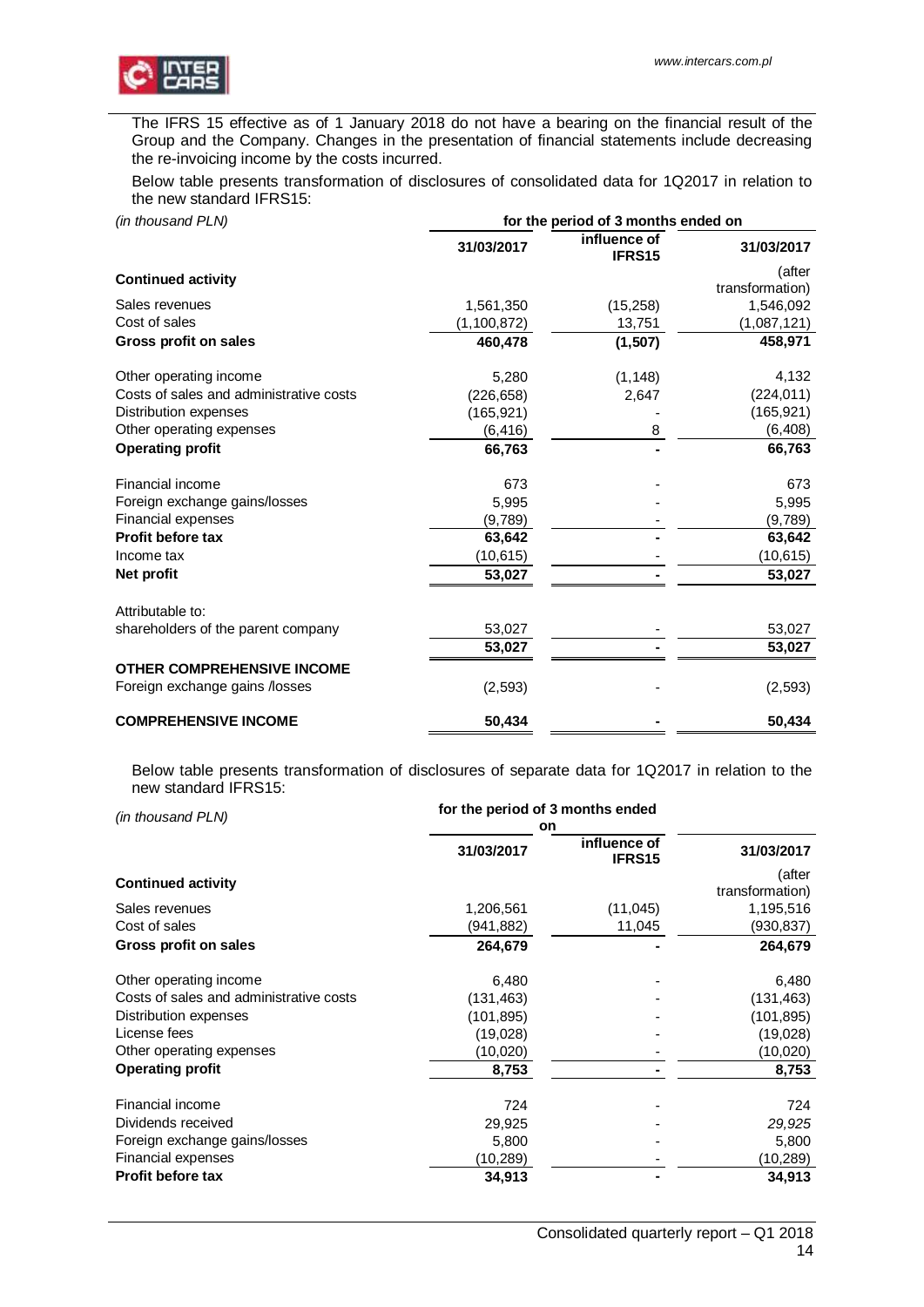

| Income tax<br>Net profit    | (1, 341)<br>33,572 | $\overline{\phantom{a}}$<br>$\overline{\phantom{0}}$ | (1.341)<br>33,572 |
|-----------------------------|--------------------|------------------------------------------------------|-------------------|
|                             |                    |                                                      |                   |
| <b>COMPREHENSIVE INCOME</b> | 33,572             | $\blacksquare$                                       | 33,572            |

#### <span id="page-14-0"></span>**IV. Basis for preparing the condensed interim consolidated financial statements**

With the exception of the changes described in "Changes to the accounting principles," these condense interim financial statements were prepared by the Inter Cars Capital Group in accordance with the same accounting standards as those applied by the Group to prepare the consolidated financial statements for the period ended on 31 December 2017.

The condensed interim consolidated financial statements were prepared under the assumption that Group will continue as a going concern in the foreseeable future and that there are no circumstances indicating a threat to the continuance of its operations.

All values presented in the condensed interim financial statements are quoted in PLN '000, unless otherwise indicated.

#### <span id="page-14-1"></span>**V. Changes to the accounting principles**

During the reporting period the Group made no changes to the accounting principles.

#### <span id="page-14-2"></span>**VI. Foreign Exchange rates applied to calculate the figures for 1 quarter of 2018**

All financial figures presented in the report in EUR were translated according to the following exchange rates:

|                                                                | 2018   | 2017   |
|----------------------------------------------------------------|--------|--------|
| exchange rate as at 31 March                                   | 4.2085 | 4.2198 |
| average exchange rate in the period from 1 January to 31 March | 4.1784 | 4.2891 |

The following principles have been used to convert data presented in thousand EURO in selected financial data:

- · the figures resulting from the profit and loss account the average exchange rate constituting the arithmetic mean of the exchange rates announced by President of the National Bank of Poland on the last day of each month of a given period;
- · the figures resulting from the balance sheet the exchange rate as at 31 March constituting the average EUR exchange rate announced on 31 March the President of the National Bank of Poland;
- · for translating the value of the share capital the average EUR exchange rates applicable on the day on which an increase in the share capital was registered.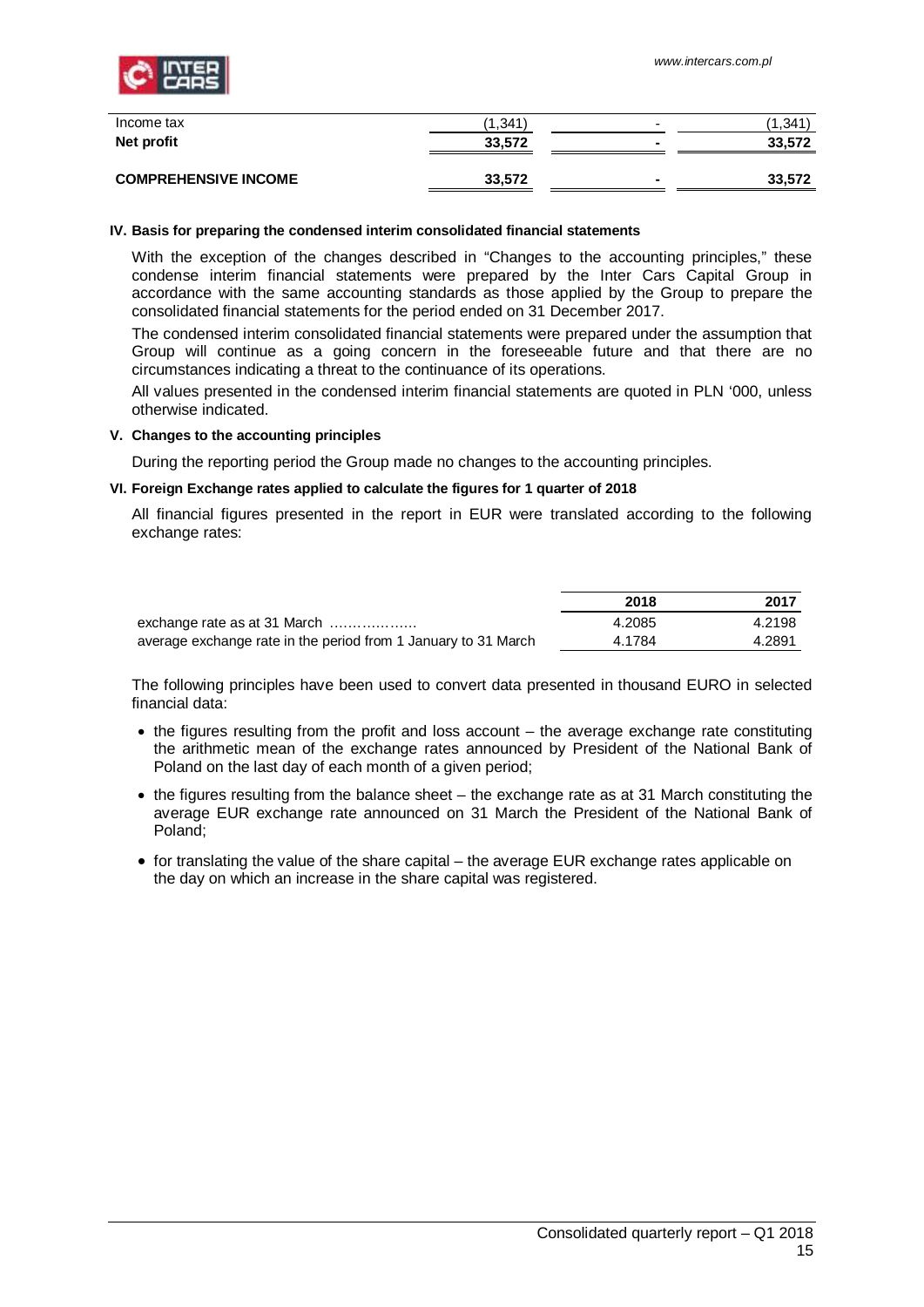

## **Factors and events of a non-recurring nature having a material bearing on the financial result, and a description of the Company's material achievements and failures along with a list of related key events**



<span id="page-15-0"></span>**1. Summary of activities and consolidated and separate financial results for 1Q 2018**

### **Summary of financial results of the Inter Cars Group**

· In 1Q 2018, the Group recorded a **6.7% increase of consolidated sales revenues** compared to the same period of 2017. Our competitive advantage and the still unconsolidated distribution segment are an opportunity for us to continue our development, both at home and abroad.

Lower than expected growth of income was mostly caused by longer winter season in the whole Europe, and as a result the beginning of sale of the summer season products (e.g. tyres) was moved to April. In April 2018 the Group recorded income of almost 30% higher than a year before.

- **Export sales** understood as sales by the overseas distribution companies, and direct sales by Inter Cars S.A. to foreign clients increased by nearly **15.1%** compared to the analogous period a year ago.
- The revenues of Inter Cars at home accounted for app. **54.2% of the total revenues** of the Capital Group (taking into account consolidation exclusions). The foreign companies' share in the distribution activities increased from 37.5% in the 1st quarter of 2017 to 40.7% in the 1st quarter of 2018. The Polish market remains the basic sales market for the Capital Group.
- · The consolidated sales margin **went up to 30.8% from 29.5%**, an increase of **1.3%**, **up by PLN 49,346** compared to the same period a year ago.

The margin level in 1Q 2018 was also influenced by the positive exchange differences amounting to PLN 8.7m, and in

the same period of 2017 - PLN 15.1m of negative exchange differences, which lowered the margin for that period of time.

Comparing the level of gross percent margin, if we eliminate the influence of these exchange gains/losses on the margin, it would amount to 30.3% in the first quarter 2018, a decrease by 0.2% in comparison to the same period a year ago (30,5%).

· **The costs of sales and administration** increased by 14.5% compared to the same period of 2016, with sales revenues 6.7% higher, and the ratio of sales costs to revenues increased slightly from 14.5% to 15.5% compared to 1Q of previous year.

The above growth in the sales costs in the 1st quarter of 2018 resulted primarily from the consolidation of logistics services in the new Logistics Centre in Zakroczym and from the Group's expansion to new European markets.

- · **Consolidated net profit** amounted to PLN 43,289m.
- **The consolidated EBITDA** for 12 months cumulatively for the period ending on 31 March 2018 amounted to PLN 358,745 thousand (as a profit on operating activity plus depreciation) and was PLN 12,514 thousand lower compared to 2017.
- **The net debt /EBITDA** ratio was 2.90 compared to 2.67 as at 31 March 2017.
- In Q1 2018 the effective tax rate was equal to the anticipated tax rate for 2018.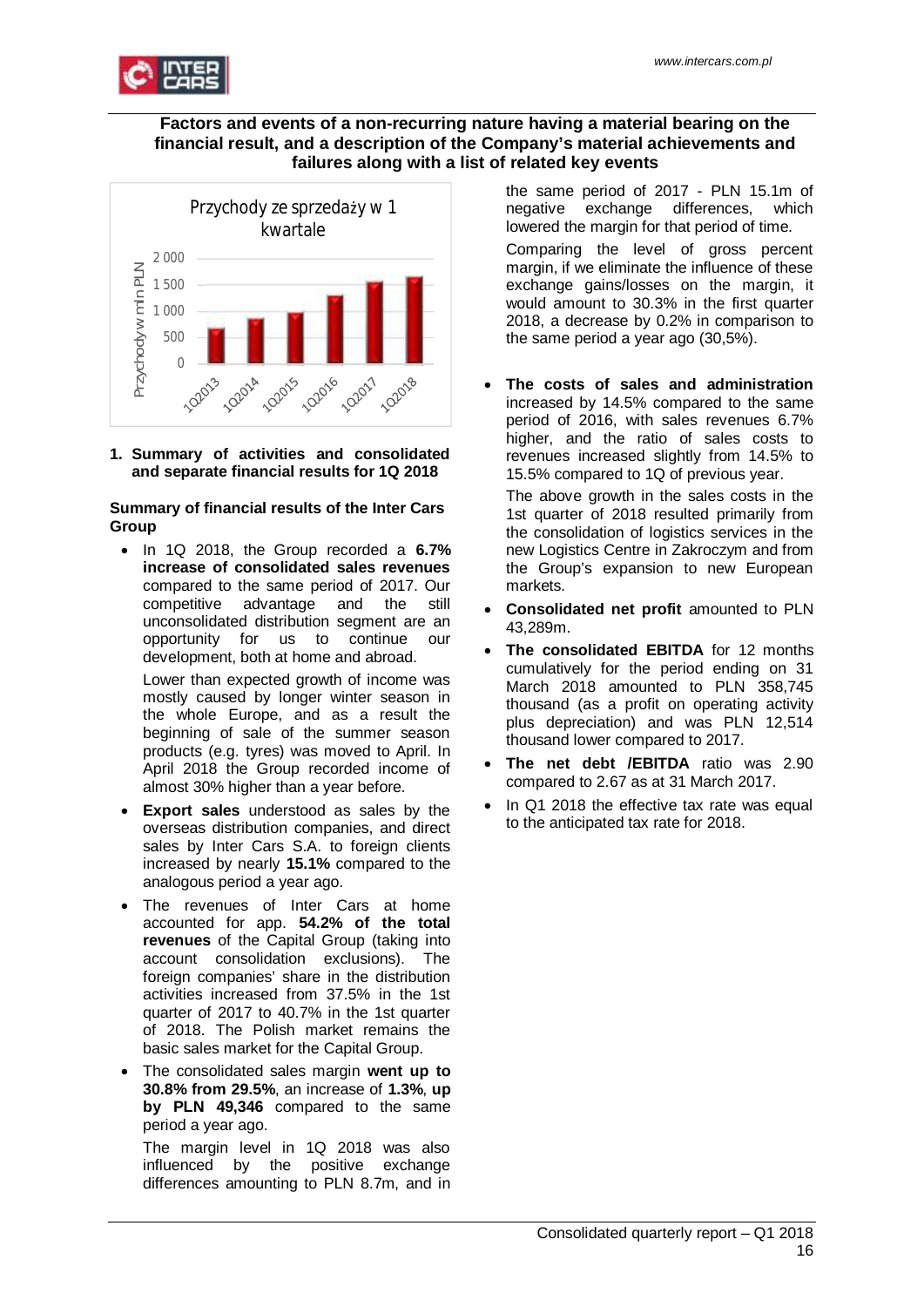

## **Revenues increased in all geographical markets.**

The Group has been expanding its business in Central and Eastern Europe. This market displays a large potential of growth and a net profitability higher than the domestic market. The highest sales increase after 1 quarter of 2018 – compared to the same period of the previous year – (after translation to PLN and consolidation exclusions) was recorded by companies in the following countries: Slovenia (67%), Germany (56%), Estonian (52%), Latvia (22%) and Bulgaria (21%). Whilst daughter companies with the biggest influence on the sales revenues of the Group, went up accordingly: Romania (4%), Lithuania (8%), Hungary(8%) and Croatia (16%).

## **The underlying financial data of the Inter Cars S.A. Group for 1 quarter of 2018 were as follows:**

|                                                 | for the period of 3 months<br>ended on |              | for the period of 3 months<br>ended on |              |
|-------------------------------------------------|----------------------------------------|--------------|----------------------------------------|--------------|
|                                                 | 31/03/2018                             | 31/03/2017   | 31/03/2018                             | 31/03/2017   |
| (000)                                           | <b>PLN</b>                             | <b>PLN</b>   | <b>EUR</b>                             | <b>EUR</b>   |
| <b>Profit and loss account</b> (for the period) |                                        | Transformed* |                                        | Transformed* |
| Sales revenues                                  | 1,650,014                              | 1,546,092    | 394,891                                | 360,470      |
| Gross profit (loss) on sales                    | 508,317                                | 460,478      | 121,654                                | 107,360      |
| Net financial revenues / costs                  | (11, 311)                              | (3, 121)     | (2,707)                                | (728)        |
| Operating profit (loss)                         | 63,564                                 | 66,763       | 15,213                                 | 15,566       |
| Net profit (loss)                               | 43,289                                 | 53,027       | 10,360                                 | 12,363       |
| Other financial data                            |                                        |              |                                        |              |
| Operating cash flows                            | 52,161                                 | (46, 476)    | 12,484                                 | (10, 836)    |
| Investing cash flows                            | (15, 297)                              | (19, 458)    | (3,661)                                | (4, 537)     |
| Financing cash flows                            | (49, 424)                              | 59,496       | (11, 828)                              | 13,871       |
| Basic profit per share                          | 3.06                                   | 3.74         | 0.73                                   | 0.87         |
| Sales margin                                    | 30.8%                                  | 29.5%        |                                        |              |
| <b>EBITDA</b> margin                            | 4.9%                                   | 5.3%         |                                        |              |
| Balance sheet (as at)                           | 31/03/2018                             | 31/12/2017   | 31/03/2018                             | 31/12/2017   |
| Cash and cash equivalents                       | 148,355                                | 160,915      | 35,251                                 | 38,580       |
| Balance sheet total                             | 3,760,554                              | 3,402,978    | 893,562                                | 815,886      |
| Loans, borrowings and finance lease             | 1,187,517                              | 1,222,551    | 282,171                                | 293,114      |
| Equity                                          | 1,657,402                              | 1,616,028    | 393,823                                | 387,453      |

#### **Overview of the financial results of the parent company – Inter Cars**

The underlying financial data of Inter Cars S.A. were as follows:

|                                                 | for the period of 3 months<br>ended on |              | for the period of 3 months<br>ended on |              |
|-------------------------------------------------|----------------------------------------|--------------|----------------------------------------|--------------|
|                                                 | 31/03/2018<br>31/03/2017               |              | 31/03/2018                             | 31/03/2017   |
| (000)                                           | <b>PLN</b>                             | <b>PLN</b>   | <b>EUR</b>                             | <b>EUR</b>   |
| <b>Profit and loss account</b> (for the period) |                                        | Transformed* |                                        | Transformed* |
| Sales revenues                                  | 1,226,323                              | 1,195,516    | 293,491                                | 278,740      |
| Gross profit (loss) on sales                    | 302.346                                | 264,679      | 72,359                                 | 61,710       |
| License fees                                    | (7,659)                                | (19,028)     | (1,833)                                | (4, 436)     |
| Net financial revenues / costs                  | 32,396                                 | 26,160       | 7,753                                  | 6,099        |
| Operating profit (loss)                         | 9,733                                  | 8,753        | 2,330                                  | 2,041        |
| Net profit (loss)                               | 42,353                                 | 33,572       | 10,136                                 | 7,827        |
| Other financial data                            |                                        |              |                                        |              |
| Operating cash flows                            | 7,405                                  | (72, 557)    | 1,772                                  | (16, 917)    |
| Investing cash flows                            | 34,700                                 | 20,458       | 8,305                                  | 4,770        |
| Financing cash flows                            | (47,068)                               | 51,358       | (11, 265)                              | 11,974       |
| Basic profit per share                          | 2.99                                   | 2.37         | 0.72                                   | 0.55         |
| Sales margin                                    | 24.7%                                  | 21.9%        |                                        |              |
| EBITDA margin                                   | 1.3%                                   | $1.2\%$      |                                        |              |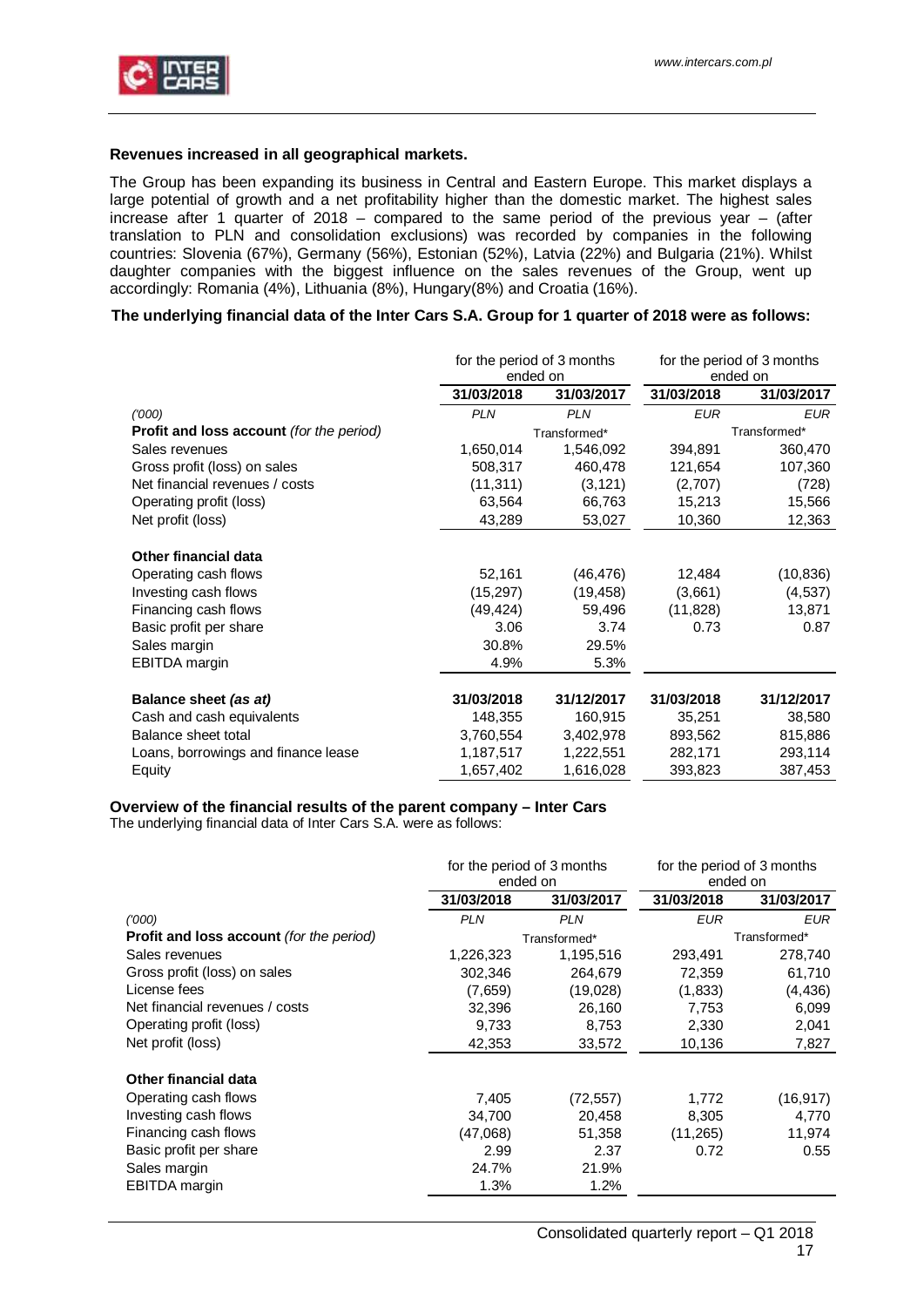| Balance sheet (as at)                                                                                   | 31/03/2018 | 31/12/2017 | 31/03/2018 | 31/12/2017 |
|---------------------------------------------------------------------------------------------------------|------------|------------|------------|------------|
| Cash and cash equivalents                                                                               | 26.490     | 31.454     | 6.294      | 7.541      |
| Balance sheet total                                                                                     | 3.238.161  | 2.999.502  | 769.434    | 719.150    |
| Loans, borrowings and finance lease                                                                     | 1.166.922  | 1.202.120  | 277.277    | 288,216    |
| Equity                                                                                                  | 1.246.754  | 1.204.401  | 296.247    | 288,763    |
| the contract of the construction of the HILID state of the construction of the Constitution of the HEDO |            |            |            |            |

\*) explanation is presented in point III Declaration of compliance with IFRS

**The sales revenues** in Q1 2018 were **2.6% higher** than in the same period of last year. The reason for a slower growth in comparison to previous years in Poland was the fact that the winter season ended later than expected.

**The gross sales profit** in Q1 2018 amounted to PLN 302,346 thousand and was higher by PLN 37,667 thousand in comparison to the same period of 2017. **The sales margin** for 1 quarter of 2018 was 24.7% (compared to 22.1% in 1 quarter of 2017).

**Distribution costs** – the share of the entity managing the branch in the margin earned. The sales margin generated by a branch is divided between the branch and Inter Cars in the 50/50 ratio. The branch system is based on the assumption of entrusting management of a distribution point (branch) to external entities. Sales are made on behalf of Inter Cars.

**Financial revenues and costs** include primarily costs and revenues due to interest on credits. In Q1 2018, the Company incurred PLN 6,860k of these costs.

**Liabilities resulting from credits, loans, debt securities and finance lease** as at 31 March 2018 amounted to PLN 1,166,922 thousand.

### <span id="page-17-0"></span>**2. Material evaluations and estimates**

The preparation of the condensed consolidated interim financial statements in conformity with the EU IFRS requires the Company's Management Board to use evaluations and estimates that affect the application of accounting principles and reported amounts of assets and liabilities, income and expenses. The judgements and estimates are reviewed on an ongoing basis. Revisions to estimates are recognized in the period in which the estimate is revised.

Information on particularly significant areas that are subject to evaluations and estimates and that affect the interim financial statements did not change from the information presented in the annual financial statements as at 31 December 2017.

## <span id="page-17-1"></span>**3. Seasonality**

Sales revenues display a slight degree of seasonality, with Q1 usually constituting app. 22% of the annual sales revenues.

#### <span id="page-17-2"></span>**4. Information on business segments**

Structure of Inter Cars Capital Group results from strategy of geographical expansion in distribution of automotive spare parts (Inter Cars Ukraine LLC, Inter Cars Česká republika s.r.o., JC Auto s.r.o., Inter Cars Slovenská republika s.r.o., Inter Cars Lietuva UAB, Inter Cars d.o.o, Inter Cars Hungária Kft., JC Auto S.A, JC Auto s.r.l, Inter Cars Romania s.r.l., Inter Cars Latvija SIA, Inter Cars Bulgaria EOOD, Cleverlog-Autoteile GmbH, Inter Cars Eesti OÜ, Inter Cars INT d.o.o. (Slovenia), Inter Cars Piese Auto s.r.l. (Moldavia), Inter Cars GREECE, Inter Cars d.o.o (Bosnia and Herzegovina), Inter Cars United Kingdom - automotive technology Ltd and development of supporting projects for core business (Lauber Sp. z .o.o., Feber Sp. z o.o., Q-Service Sp. z .o.o., IC Develoment & Finance Sp. z .o.o., Armatus Sp. z o.o., Inter Cars Cyprus Limited, Inter Cars Marketing Services Sp. z o.o., ILS Sp. z o.o., Inter Cars Malta Holding, Inter Cars Malta Limited, Q-Service Truck Sp. Z o.o., Aurelia Auto d o o).

The above mentioned entities were consolidated with the full method as at 31 March 2018. Financial data of InterMeko Europa Sp. z o.o. were consolidated using equity method.

The core business of the Inter Cars S.A. Capital Group is the sale of spare parts. In addition, the companies Feber, Lauber, IC Development and ILS Sp. z o.o. are active in other business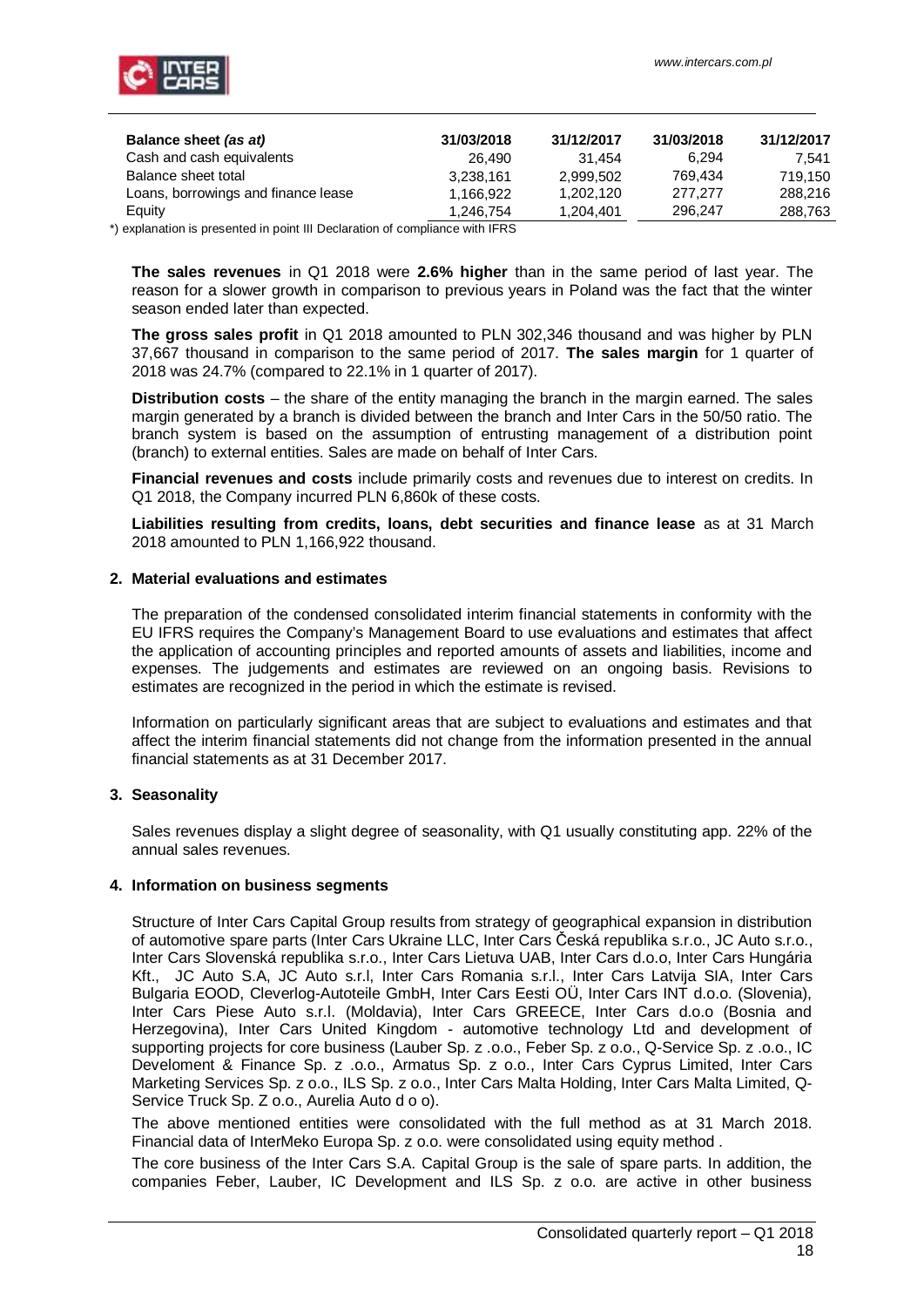

segments, such as the manufacture of semi-trailers, recovery of spare parts, real estate development and logistics.

The Inter Cars Capital Group applies uniform accounting principles to all segments. Transactions between particular segments are carried out at arm's length. The above-mentioned transactions were eliminated from these condensed consolidated quarterly financial statements.

## **Information on business segments**

#### **for the period of 3 months ended on 31 March 2018**

|                          | Sale of spare<br>parts | Other<br>seaments | <b>Eliminations</b> | Total     |
|--------------------------|------------------------|-------------------|---------------------|-----------|
| External sales           | 1.624.811              | 25,203            | $\sim$              | 1.650.014 |
| Inter-segment sales      | 2.033                  | 112.468           | (114.501)           |           |
| <b>Profit before tax</b> | 87.826                 | 12.481            | (48.054)            | 52,253    |

#### **for the period of 3 months ended on 31 March 2017**

|                          | Sale of spare<br>parts | Other<br>seaments | <b>Eliminations</b> | Total     |
|--------------------------|------------------------|-------------------|---------------------|-----------|
| External sales           | 1.527.636              | 33.714            | $\blacksquare$      | 1.561.350 |
| Inter-segment sales      | 4.843                  | 90.756            | (95, 599)           |           |
| <b>Profit before tax</b> | 88,673                 | (2,567)           | (22.464)            | 63.642    |

#### **Assets by operating segments**

|                             | Status as at<br>31/03/2018 | Status as at<br>31/12/2017 |
|-----------------------------|----------------------------|----------------------------|
| Sale of spare parts segment | 5.459.747                  | 4.851.518                  |
| Other segments              | 489.685                    | 433.857                    |
| Eliminations                | (2, 188, 878)              | (1,900,092)                |
|                             | 3,760,554                  | 3,385,283                  |

#### <span id="page-18-0"></span>**5. Dividend**

In the reporting period, no dividend was distributed by Inter Cars S.A.

On 25 April 2018 the Board of Directors adopted a resolution on recommending distribution of the dividend of profit worked out for the year 2017 in the amount of PLN 10,059 thousand, i.e. PLN 0.71 per share.

#### <span id="page-18-1"></span>**6. Liabilities due to borrowings and other debt instruments**

#### **The new syndicated credit facility agreement**

The credit conditions for term loans and revolving credits are described in the annual consolidated financial statements of the Group.

#### **Bank credits concluded directly by subsidiary companies**

In the reporting period subsidiary companies did not conclude any new credit agreements.

Conditions of credit facility agreements have been described in consolidated financial statements of the Group.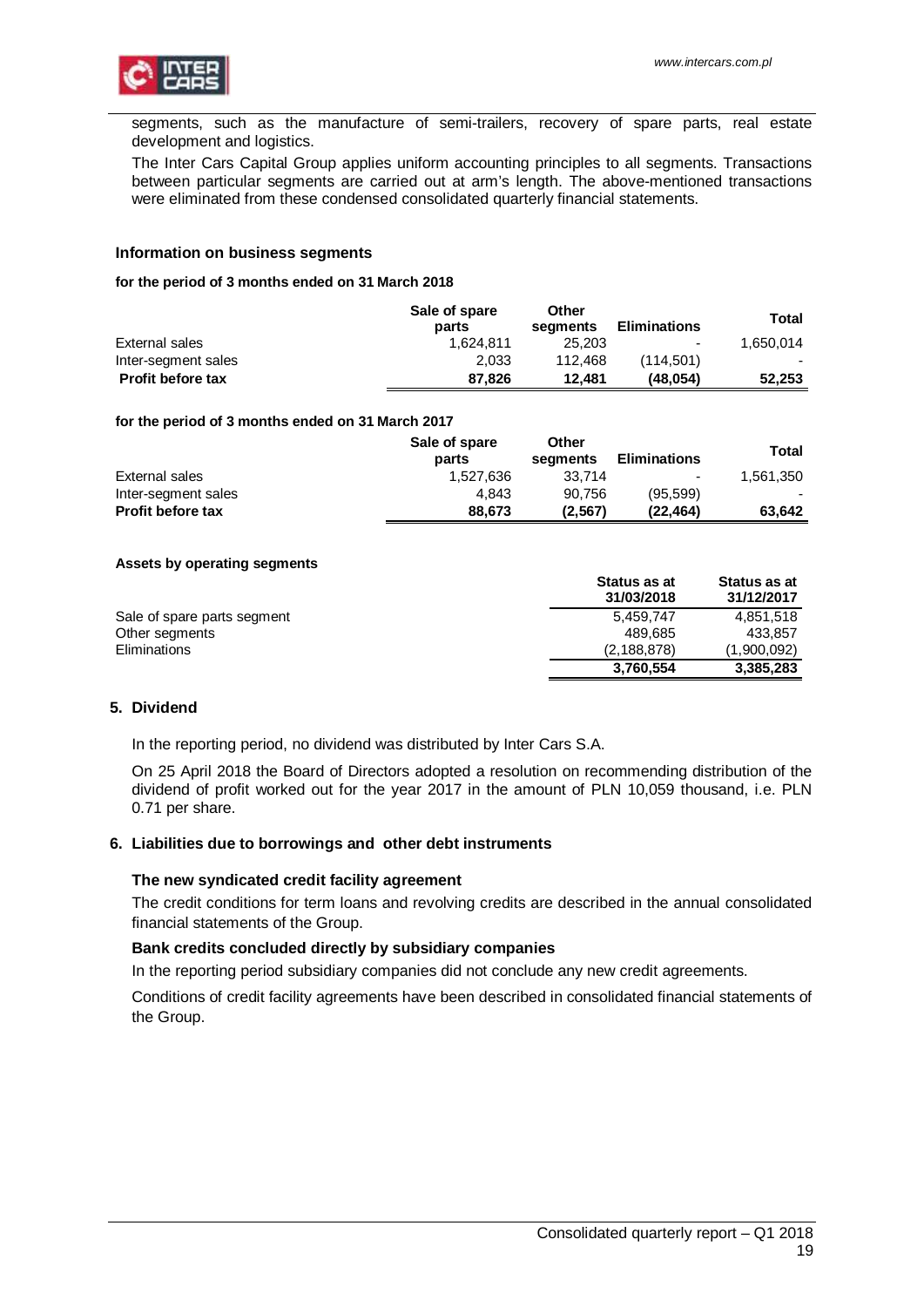

| Loans and borrowings as at 31/03/2018              |                               |         |               |
|----------------------------------------------------|-------------------------------|---------|---------------|
| Current loans and borrowings at nominal value      | Contractual<br>amount (limit) | Used    | Maturity date |
| <b>Syndicated credit</b>                           | 775.000                       | 418.715 | 14-11-2018    |
| Inter Cars S.A.                                    |                               | 367,067 |               |
| Inter Cars Ceska Republika s.r.o.                  |                               | 16,880  |               |
| Inter Cars Slovenska Republika s.r.o.              |                               | 19,832  |               |
| Lauber Sp. z.o.o.                                  |                               | 14.936  |               |
| Raiffeisen a.s. (Inter Cars Česká republika s.r.o) | 29,131                        | 24,885  | 31-12-2018    |
| <b>ING Bank N.V. (Inter Cars Romania s.r.l.)</b>   | 80,577                        | 77,120  | 27-12-2018    |
|                                                    | 884.708                       | 520.720 |               |
|                                                    |                               |         |               |
| Non-current loans and borrowings at nominal value  | Contractual                   | Used    | Maturity date |
|                                                    | amount (limit)                |         |               |
| Syndicated credit                                  | 500,000                       | 500,000 | 14-11-2020    |
|                                                    | 500.000                       | 500,000 |               |

#### **Issuance of bonds**

The terms and conditions of the issuance are described in the annual consolidated financial statements of the Group.

In the first quarter of 2018 the value of the bonds issued did not change. Interest on the A-series bonds are paid twice a year, in April and in October.

Below chart presents Bonds issued and planned buyback dates:

| Tranche number | Date of issuance | Maturity date | Amount of buyback |
|----------------|------------------|---------------|-------------------|
| Series A       | 24/10/2014       | 24.10.2019    | 150,000,000       |
|                |                  |               | 150,000,000       |

#### <span id="page-19-0"></span>**7. Contingent liabilities and sureties**

In the reporting period, Inter Cars S.A. and its subsidiaries did not grant any sureties for credits, loans or other guarantees with substantial value.

Sureties and guarantees granted by the Group as at 31 March 2018 amounted in total to: PLN 27,926 thousand.

#### <span id="page-19-1"></span>**8. The Management Board's standpoint on the feasibility of meeting the previously published forecasts of financial results for 2018**

The Board of Directors of Inter Cars S.A. has not published any forecast of financial results for the year 2018.

#### <span id="page-19-2"></span>**9. Shareholders holding 5% or more of the total vote at the General Shareholders Meeting of Inter Cars S.A.**

Shareholders holding 5% or more of the total vote at the General Shareholders Meeting of Inter Cars S.A., as at the day of publication of these financial statements:

| Shareholder                                                | Number of<br>shares | <b>Total</b><br>nominal<br>value | Percentage of<br>share in the<br>share capital<br>held | Percentage<br>of total<br>vote held |
|------------------------------------------------------------|---------------------|----------------------------------|--------------------------------------------------------|-------------------------------------|
|                                                            |                     | (PLN)                            | $(\%)$                                                 | $(\%)$                              |
| OK Automotive Investments B.V.*                            | 3,726,721           | 7,453,442                        | 26.30%                                                 | 26.30%                              |
| AVIVA Otwarty Fundusz Emerytalny<br>Aviva BZ WBK           | 1,896,778           | 3,793,556                        | 13.39%                                                 | 13.39%                              |
| Nationale-Nederlanden OFE and<br>Nationale-Nederlanden DFE | 1,416,799           | 2,833,598                        | 9.99%                                                  | 9.99%                               |
| Andrzej Oliszewski                                         | 1,277,370           | 2,554,740                        | 9.02%                                                  | 9.02%                               |
| Immersion Capital Master Fund<br>Limited                   | 748,776             | 1.497.552                        | 5.29%                                                  | 5.29%                               |
| Total                                                      | 9.066,444           | 18,132,888                       | 63.99%                                                 | 63.99%                              |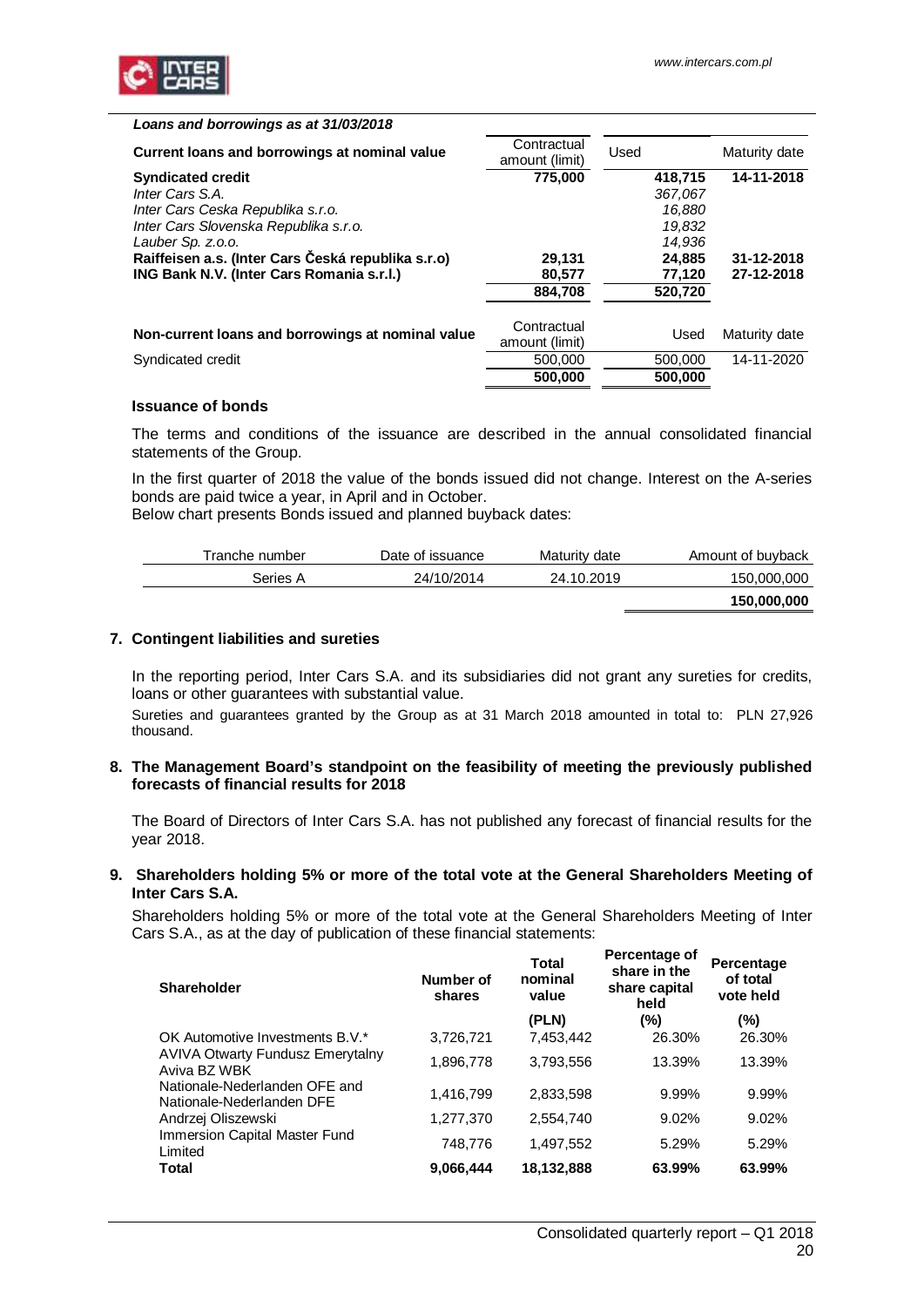

\*OK Automotive Investments B.V. is a company which is dependent from Krzysztof Oleksowicz - Member of the Management Board of the Company

Until the date of release of these financial statements, the Company had not received any other shareholding notifications.

From the date of publication of the previous report, i.e. 28 April 2018, there has been no change in shareholders holding at least 5% of total shares of the Company.

One share gives one vote at the General Shareholders Meeting of the Company. Voting restrictions are laid out in §18a of the Articles of Association, according to which no shareholder holding over 33% of votes may cast more that 33% of the total number of votes they are entitled to as at the date of the General Meeting. This restriction does not apply to determining the purchasers of substantial blocks of shares.

Furthermore, pursuant to the provisions of the Articles, this limitation shall expire if one of the shareholders purchases (on their own behalf and account) and registers at the General Meeting over 50% of the total number of votes in the Company, provided that all shares above 33% of the total number of shares in the Company and all shares above this threshold are purchased by such shareholder in response to a call to subscribe for all shares of the Company announced in conformity with the Act.

Above change of Status of the Company was registered by the registry court - District Court for the Capital City of Warsaw in Warsaw, XII Commercial Department of the National Court Register, on 17 May 2017.

#### <span id="page-20-0"></span>**10. Changes in the number of shares and rights to shares (options) in Inter Cars S.A. held by the Company's Management and supervisory personnel since the publication of the most recent quarterly report.**

The Company's supervisory and managing personnel hold directly a total of 5,025,425 shares, constituting 35.47% of the total vote at the General Shareholders Meeting of Inter Cars.

The managing and supervisory personnel hold no shares in the subsidiaries of Inter Cars.

List of shares being held by the managing and supervisory personnel of Inter Cars as at the date of publishing the report is presented in below chart:

| <b>Shareholder</b>       | Number of<br>shares | Total nominal<br>value | Percentage of<br>share in the share<br>capital held<br>(%) | Percentage of<br>total vote held<br>$(\% )$ |
|--------------------------|---------------------|------------------------|------------------------------------------------------------|---------------------------------------------|
| <b>Management Board</b>  |                     |                        |                                                            |                                             |
| Krzysztof Oleksowicz*    | 3,726,721           | 7,453,442              | 26.30%                                                     | 26.30%                                      |
| Robert Kierzek           | 19,834              | 39,668                 | 0.14%                                                      | 0.14%                                       |
| Tomáš Kaštil             | 1,500               | 3,000                  | 0.01%                                                      | 0.01%                                       |
|                          | 3,748,055           | 7,496,110              |                                                            |                                             |
| <b>Supervisory Board</b> |                     |                        |                                                            |                                             |
| Andrzej Oliszewski       | 1,277,370           | 2,554,740              | 9.02%                                                      | 9.02%                                       |
|                          | 1,277,370           | 2,554,740              |                                                            |                                             |
| <b>Total</b>             | 5,025,425           | 10,050,850             | 35.47%                                                     | 35.47%                                      |

\* Directly by OK Automotive Investments B.V.

Changes in ownership of the Company shares held by the Company's management and supervisory personnel since the publication of the most recent quarterly report, i.e. 28 April 2018:

| <b>Shareholder</b>   | Number of<br>shares<br>as at<br>28/04/2018 | <b>Increases</b>         | <b>Decreases</b> | Number of<br>shares<br>as at<br>16/05/2018 |
|----------------------|--------------------------------------------|--------------------------|------------------|--------------------------------------------|
| Krzysztof Oleksowicz | 3,726,721                                  | ٠                        |                  | 3,726,721<br>-                             |
| Andrzej Oliszewski   | 1,277,370                                  | -                        |                  | 1,277,370<br>-                             |
| Robert Kierzek       | 19,834                                     | ٠                        |                  | 19,834<br>٠                                |
| Tomáš Kaštil         | 1.500                                      | $\overline{\phantom{0}}$ |                  | 1,500<br>$\overline{\phantom{0}}$          |
| <b>Total</b>         | 5,025,425                                  | $\blacksquare$           |                  | 5.025,425                                  |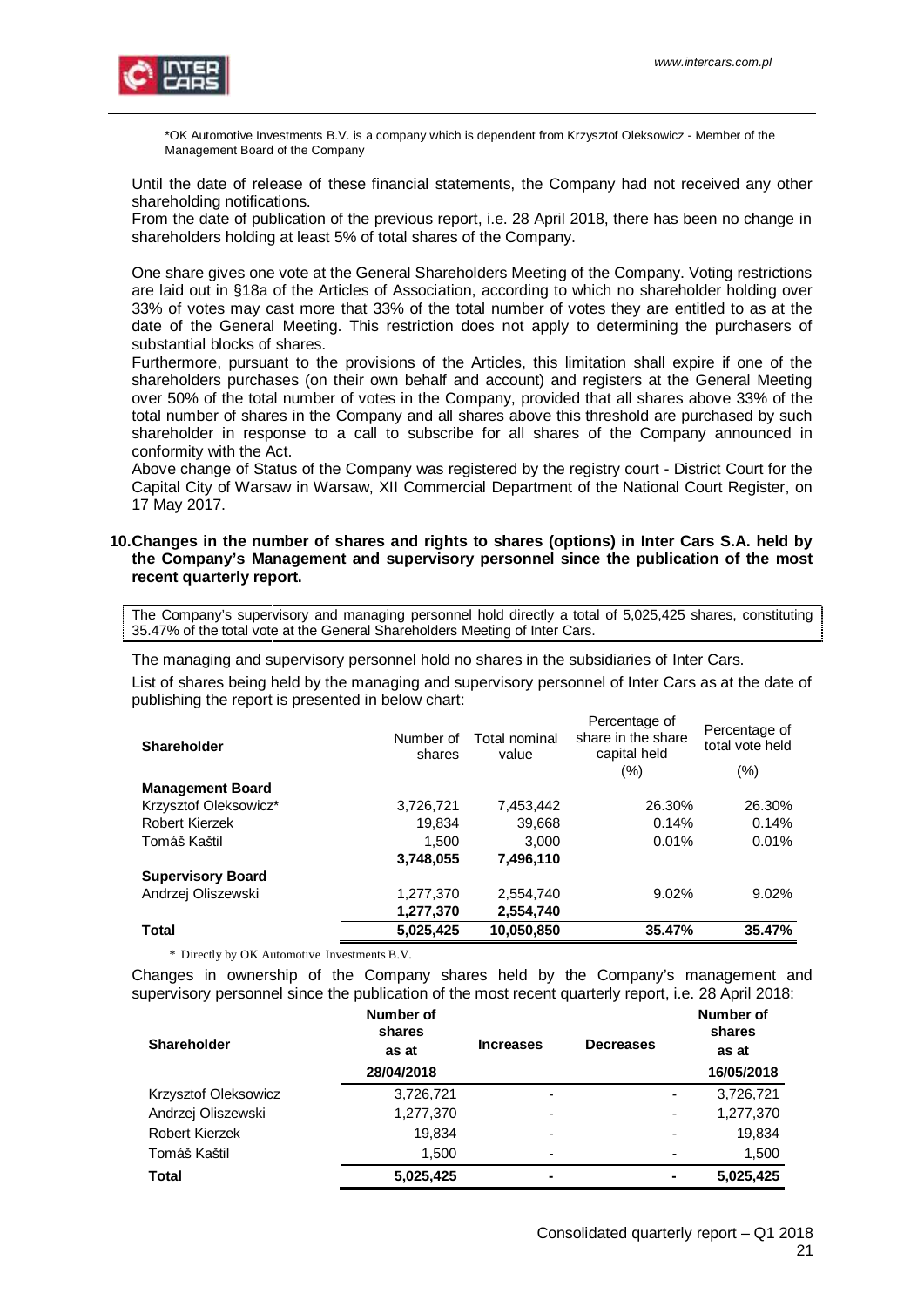

## <span id="page-21-0"></span>**11. Information on important court, arbitration and administrative proceedings**

No material proceedings were instituted in the reporting period before a court or a public administration authority relating to liabilities or receivables of the Company or its subsidiaries nor are there any material proceedings pending before a court or a public administration authority relating to liabilities or receivables of the Company or its subsidiaries.

## <span id="page-21-1"></span>**12. Transactions with related entities**

| (in thousand PLN)                                                                       | 1.01.2018-<br>31.03.2018 | $1.01.2017 -$<br>31.03.2017  |
|-----------------------------------------------------------------------------------------|--------------------------|------------------------------|
| remuneration of the members of the Supervisory Board and the<br><b>Management Board</b> |                          |                              |
| Remuneration of the members of the Supervisory Board                                    | 81                       | 80                           |
| Remuneration of the members of the Management Board                                     | 956                      | 1,100                        |
|                                                                                         | 1,036                    | 1,180                        |
|                                                                                         | 1.01.2018-<br>31.03.2018 | $01/01/2017 -$<br>31/03/2017 |
| Transactions with related entities                                                      |                          |                              |
| Income on sales to related entities                                                     | 643                      | 463                          |
| Purchase of goods and services from related entities                                    | 3,955                    | 3,999                        |
|                                                                                         | 31/03/2018               | 31/12/2017                   |
| Settlements with related entities                                                       |                          |                              |
| Receivables from related entities                                                       | 944                      | 906                          |
| Liabilities to related entities                                                         | (34)                     | 100                          |

80% of the goods and services purchased from related entities relates to the standard distribution service settled based on the same principles as those applicable to all branches. Placement in this category results from the family ties between a branch director and one of the members of the management Board of Inter Cars S.A.

#### <span id="page-21-2"></span>**13. Other information which the Company deems relevant for the assessment of its personnel, assets, financial position and financial result or changes in any of the foregoing, and for the assessment of the Company's ability to perform its obligations**

This information is included in the section entitled "Factors and events of a non-recurring nature having a material bearing on the financial result, and a description of the Company's material achievements and failures along with a list of related key events."

#### <span id="page-21-3"></span>**14. Events subsequent to the balance sheet day as at which the report was prepared which may have a material bearing on the Company's future financial results**

On 25 April 2018, the Company and Liberty Motors S.A. ("the Contractor") signed an understanding determining the framework terms and conditions, the so called term sheet ("the Term Sheet"), related to a joint venture consisting in a joint investment in a limited liability company ("SPV") intended, among other things, to distribute, on a retail and wholesale basis, motorcycles, motorcycle parts, motorcycle clothing and accessories ("Motorcycle-Related Activity") ("Joint Venture").

The Term Sheet determines the framework terms and conditions of a transaction of formation of the Joint Venture and the terms of further negotiations aimed at signing an investment agreement, a partnership agreement and other documents related to the Joint Venture.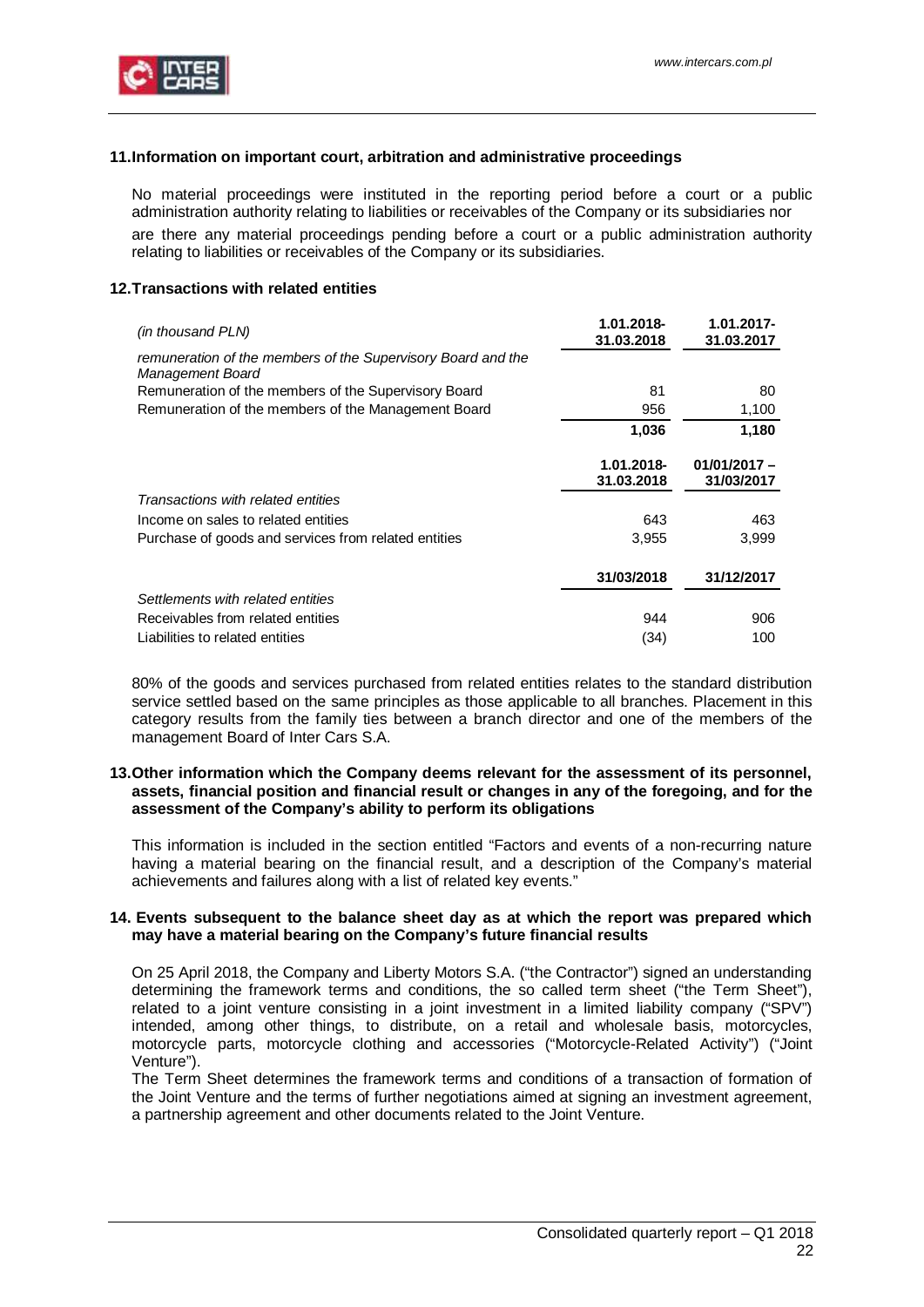

<span id="page-22-0"></span>**15. Information on material transactions with related entities concluded on terms other than at arm's length, including information on their amounts and nature.**

All transactions with related entities were concluded at arm's length.

<span id="page-22-1"></span>**16. Factors which in the Company's opinion will affect its financial results in the period covering at least the next quarter.**

Factors which in the Management Board's opinion will affect the Company's financial results in Q2 2018 include:

- ü *trends in the foreign exchange rates, mainly* EUR, USD and YEN against PLN, UAH, HUF, CZK, HRK, RON, BGN, MDL and BAM;
- $\checkmark$  trends in the demand from export customers, related mainly to political and legal situation in Ukraine;
- $\checkmark$  changes in interest rates, which will determine the amount of interest on contracted loans and thus affect the financial expenses;
- $\checkmark$  planned improvement in the stock turnover, which should reduce the financial costs by lowering the requirement for inventory financing;
- ü *optimization of logistics processes related to cost reductions*;
- $\checkmark$  enhanced awareness of the "Inter Cars" brand and obtaining new customers, which will contribute to the development of operating activities;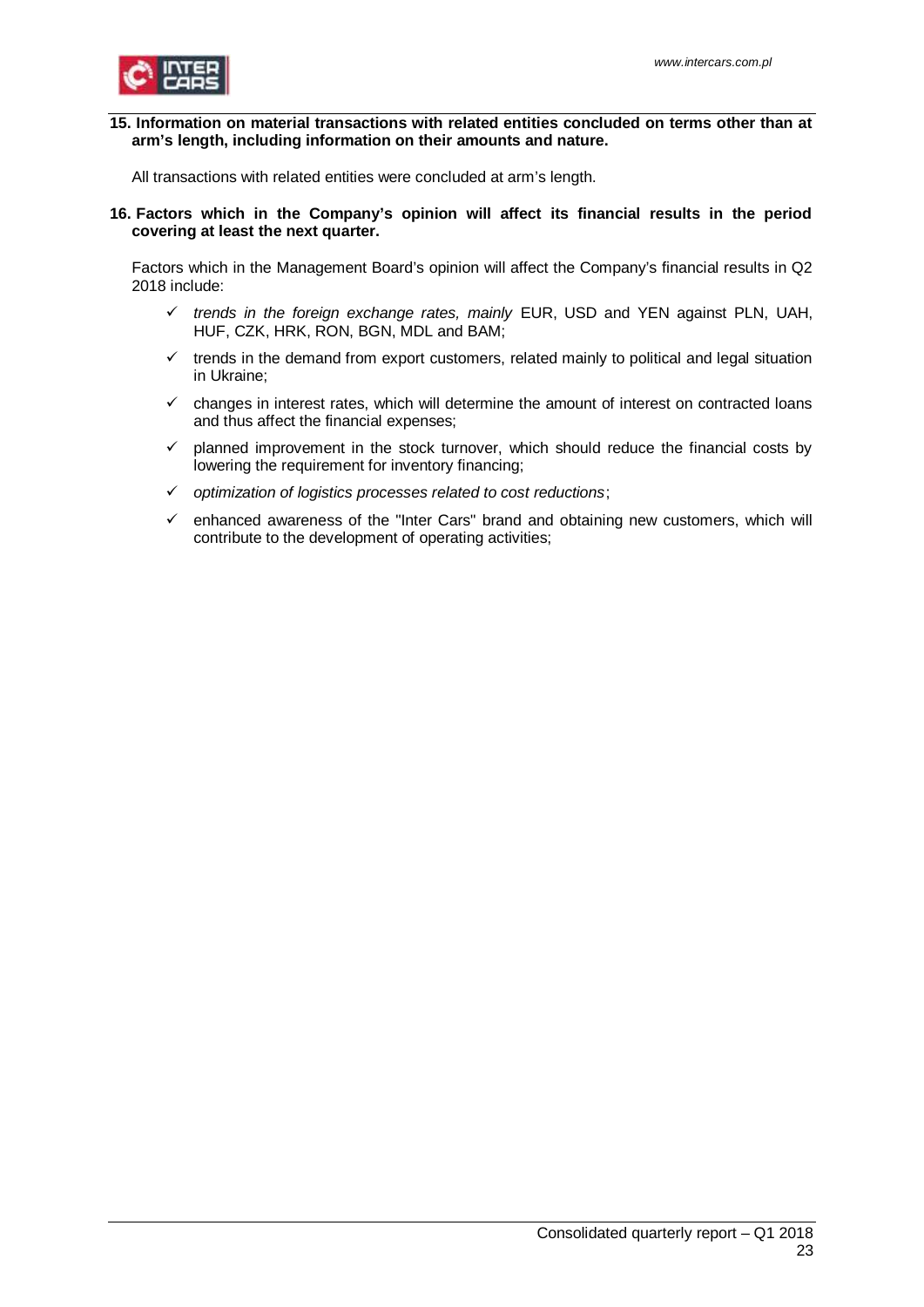

## <span id="page-23-0"></span>**QUARTERLY SEPARATE FINANCIAL STATEMENTS OF INTER CARS S.A.**

## <span id="page-23-1"></span>**Statement of financial position**

| <b>ASSETS</b><br><b>Non-current assets</b><br>Property, plant and equipment<br>148,579<br>145,968<br>Intangible assets<br>165,926<br>167,116<br>Investment property<br>1,991<br>1,991<br>Investments in subordinated entities<br>418,193<br>416,106<br>Investments available for sales<br>258<br>258<br>Receivables<br>19,994<br>19,566<br>754,941<br>751,005<br><b>Current assets</b><br>Inventory<br>1,382,629<br>1,149,732<br>Trade and other receivables<br>1,064,555<br>1,072,023<br>Corporate income tax receivables<br>2,078<br>2,756<br>Cash and cash equivalents<br>26,490<br>31,454<br>2,483,220<br>2,248,497<br><b>TOTAL ASSETS</b><br>3,238,161<br>2,999,502<br><b>LIABILITIES</b><br><b>Equity</b><br>Share capital<br>28,336<br>28,336<br>Share premium account<br>259,530<br>259,530<br>259,530<br>809,218<br>Statutory reserve funds<br>809,218<br>Other capital reserves<br>5,935<br>5,935<br>Retained earnings<br>143,735<br>101,382<br>1,246,754<br>1,204,401<br>Long-term liabilities<br>Loan, borrowing and finance lease liabilities<br>652,582<br>652,325 | (in thousand PLN) | 31/03/2018 | 31/12/2017 | 31/03/2017 |
|----------------------------------------------------------------------------------------------------------------------------------------------------------------------------------------------------------------------------------------------------------------------------------------------------------------------------------------------------------------------------------------------------------------------------------------------------------------------------------------------------------------------------------------------------------------------------------------------------------------------------------------------------------------------------------------------------------------------------------------------------------------------------------------------------------------------------------------------------------------------------------------------------------------------------------------------------------------------------------------------------------------------------------------------------------------------------------|-------------------|------------|------------|------------|
|                                                                                                                                                                                                                                                                                                                                                                                                                                                                                                                                                                                                                                                                                                                                                                                                                                                                                                                                                                                                                                                                                  |                   |            |            |            |
|                                                                                                                                                                                                                                                                                                                                                                                                                                                                                                                                                                                                                                                                                                                                                                                                                                                                                                                                                                                                                                                                                  |                   |            |            |            |
|                                                                                                                                                                                                                                                                                                                                                                                                                                                                                                                                                                                                                                                                                                                                                                                                                                                                                                                                                                                                                                                                                  |                   |            |            | 145,199    |
|                                                                                                                                                                                                                                                                                                                                                                                                                                                                                                                                                                                                                                                                                                                                                                                                                                                                                                                                                                                                                                                                                  |                   |            |            | 153,930    |
|                                                                                                                                                                                                                                                                                                                                                                                                                                                                                                                                                                                                                                                                                                                                                                                                                                                                                                                                                                                                                                                                                  |                   |            |            | 1,991      |
|                                                                                                                                                                                                                                                                                                                                                                                                                                                                                                                                                                                                                                                                                                                                                                                                                                                                                                                                                                                                                                                                                  |                   |            |            | 404,832    |
|                                                                                                                                                                                                                                                                                                                                                                                                                                                                                                                                                                                                                                                                                                                                                                                                                                                                                                                                                                                                                                                                                  |                   |            |            | 258        |
|                                                                                                                                                                                                                                                                                                                                                                                                                                                                                                                                                                                                                                                                                                                                                                                                                                                                                                                                                                                                                                                                                  |                   |            |            | 23,223     |
|                                                                                                                                                                                                                                                                                                                                                                                                                                                                                                                                                                                                                                                                                                                                                                                                                                                                                                                                                                                                                                                                                  |                   |            |            | 729,433    |
|                                                                                                                                                                                                                                                                                                                                                                                                                                                                                                                                                                                                                                                                                                                                                                                                                                                                                                                                                                                                                                                                                  |                   |            |            |            |
|                                                                                                                                                                                                                                                                                                                                                                                                                                                                                                                                                                                                                                                                                                                                                                                                                                                                                                                                                                                                                                                                                  |                   |            |            | 1,261,105  |
|                                                                                                                                                                                                                                                                                                                                                                                                                                                                                                                                                                                                                                                                                                                                                                                                                                                                                                                                                                                                                                                                                  |                   |            |            | 948,311    |
|                                                                                                                                                                                                                                                                                                                                                                                                                                                                                                                                                                                                                                                                                                                                                                                                                                                                                                                                                                                                                                                                                  |                   |            |            | 11,928     |
|                                                                                                                                                                                                                                                                                                                                                                                                                                                                                                                                                                                                                                                                                                                                                                                                                                                                                                                                                                                                                                                                                  |                   |            |            | 25,390     |
|                                                                                                                                                                                                                                                                                                                                                                                                                                                                                                                                                                                                                                                                                                                                                                                                                                                                                                                                                                                                                                                                                  |                   |            |            | 2,246,734  |
|                                                                                                                                                                                                                                                                                                                                                                                                                                                                                                                                                                                                                                                                                                                                                                                                                                                                                                                                                                                                                                                                                  |                   |            |            | 2,976,167  |
|                                                                                                                                                                                                                                                                                                                                                                                                                                                                                                                                                                                                                                                                                                                                                                                                                                                                                                                                                                                                                                                                                  |                   |            |            |            |
|                                                                                                                                                                                                                                                                                                                                                                                                                                                                                                                                                                                                                                                                                                                                                                                                                                                                                                                                                                                                                                                                                  |                   |            |            |            |
|                                                                                                                                                                                                                                                                                                                                                                                                                                                                                                                                                                                                                                                                                                                                                                                                                                                                                                                                                                                                                                                                                  |                   |            |            | 28,336     |
|                                                                                                                                                                                                                                                                                                                                                                                                                                                                                                                                                                                                                                                                                                                                                                                                                                                                                                                                                                                                                                                                                  |                   |            |            |            |
|                                                                                                                                                                                                                                                                                                                                                                                                                                                                                                                                                                                                                                                                                                                                                                                                                                                                                                                                                                                                                                                                                  |                   |            |            | 709,886    |
|                                                                                                                                                                                                                                                                                                                                                                                                                                                                                                                                                                                                                                                                                                                                                                                                                                                                                                                                                                                                                                                                                  |                   |            |            | 5,935      |
|                                                                                                                                                                                                                                                                                                                                                                                                                                                                                                                                                                                                                                                                                                                                                                                                                                                                                                                                                                                                                                                                                  |                   |            |            | 143,288    |
|                                                                                                                                                                                                                                                                                                                                                                                                                                                                                                                                                                                                                                                                                                                                                                                                                                                                                                                                                                                                                                                                                  |                   |            |            | 1,146,975  |
|                                                                                                                                                                                                                                                                                                                                                                                                                                                                                                                                                                                                                                                                                                                                                                                                                                                                                                                                                                                                                                                                                  |                   |            |            |            |
|                                                                                                                                                                                                                                                                                                                                                                                                                                                                                                                                                                                                                                                                                                                                                                                                                                                                                                                                                                                                                                                                                  |                   |            |            | 522,344    |
| Deferred income tax provision<br>4,818<br>6,518                                                                                                                                                                                                                                                                                                                                                                                                                                                                                                                                                                                                                                                                                                                                                                                                                                                                                                                                                                                                                                  |                   |            |            | 16,058     |
| 658,843<br>657,400                                                                                                                                                                                                                                                                                                                                                                                                                                                                                                                                                                                                                                                                                                                                                                                                                                                                                                                                                                                                                                                               |                   |            |            | 538,402    |
| <b>Short-term liabilities</b>                                                                                                                                                                                                                                                                                                                                                                                                                                                                                                                                                                                                                                                                                                                                                                                                                                                                                                                                                                                                                                                    |                   |            |            |            |
| Trade and other liabilities<br>810,800<br>577,268                                                                                                                                                                                                                                                                                                                                                                                                                                                                                                                                                                                                                                                                                                                                                                                                                                                                                                                                                                                                                                |                   |            |            | 710,672    |
| Loans, borrowings, debt security and finance lease liabilities<br>514,340<br>549,795                                                                                                                                                                                                                                                                                                                                                                                                                                                                                                                                                                                                                                                                                                                                                                                                                                                                                                                                                                                             |                   |            |            | 549,082    |
| Liabilities of the reverse factoring                                                                                                                                                                                                                                                                                                                                                                                                                                                                                                                                                                                                                                                                                                                                                                                                                                                                                                                                                                                                                                             |                   |            |            | 28,210     |
| Employee benefits<br>8,867<br>9,195                                                                                                                                                                                                                                                                                                                                                                                                                                                                                                                                                                                                                                                                                                                                                                                                                                                                                                                                                                                                                                              |                   |            |            | 2,826      |
| Income tax liabilities                                                                                                                                                                                                                                                                                                                                                                                                                                                                                                                                                                                                                                                                                                                                                                                                                                                                                                                                                                                                                                                           |                   |            |            |            |
| 1,334,007<br>1,136,258                                                                                                                                                                                                                                                                                                                                                                                                                                                                                                                                                                                                                                                                                                                                                                                                                                                                                                                                                                                                                                                           |                   |            |            | 1,290,790  |
| 3,238,161<br><b>TOTAL LIABILITIES</b><br>2,999,502                                                                                                                                                                                                                                                                                                                                                                                                                                                                                                                                                                                                                                                                                                                                                                                                                                                                                                                                                                                                                               |                   |            |            | 2,976,167  |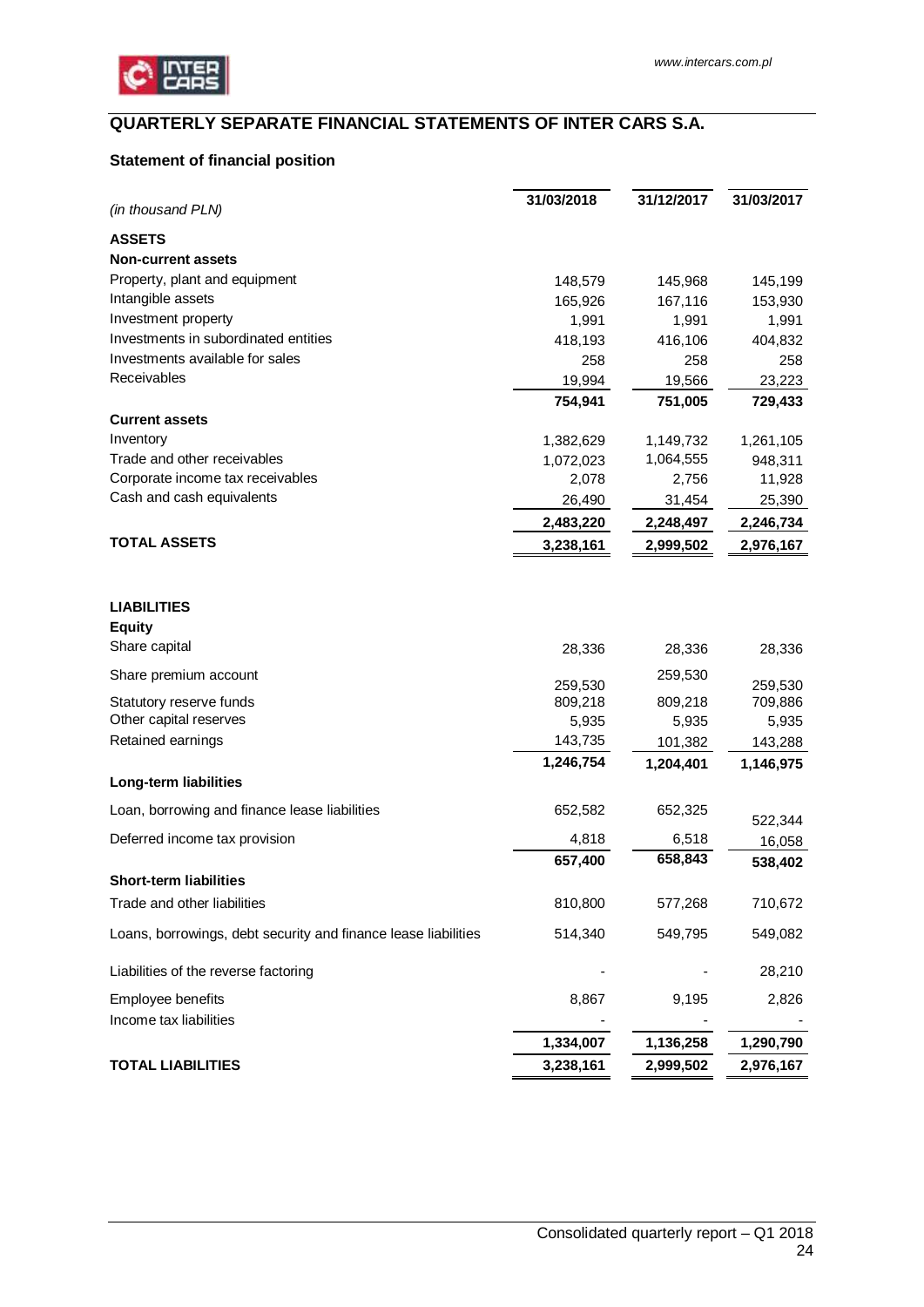

## <span id="page-24-0"></span>**Statement of comprehensive income**

| (in thousand PLN)                       | for the period of 3 months ended on |              |  |
|-----------------------------------------|-------------------------------------|--------------|--|
|                                         | 31/03/2018                          | 31/03/2017   |  |
| <b>Continued activity</b>               |                                     | Transformed* |  |
| Sales revenues                          | 1,226,323                           | 1,195,516    |  |
| Cost of sales                           | (923, 977)                          | (930, 837)   |  |
| Gross profit on sales                   | 302,346                             | 264,679      |  |
| Other operating income                  | 3,907                               | 6,480        |  |
| Costs of sales and administrative costs | (164, 488)                          | (131, 463)   |  |
| <b>Distribution expenses</b>            | (113, 474)                          | (101, 895)   |  |
| License fees                            | (7,659)                             | (19,028)     |  |
| Other operating expenses                | (10, 899)                           | (10,020)     |  |
| <b>Operating profit</b>                 | 9,733                               | 8,753        |  |
| Financial income                        | 780                                 | 724          |  |
| Dividends received                      | 43,134                              | 29,925       |  |
| Foreign exchange gains/losses           | (1,799)                             | 5,800        |  |
| Financial expenses                      | (9,719)                             | (10, 289)    |  |
| <b>Profit before tax</b>                | 42,129                              | 34,913       |  |
| Income tax                              | 224                                 | (1, 341)     |  |
| Net profit                              | 42,353                              | 33,572       |  |
| <b>OTHER COMPREHENSIVE INCOME</b>       |                                     |              |  |
| Total other comprehensive income, net   |                                     |              |  |
| <b>COMPREHENSIVE INCOME</b>             | 42,353                              | 33,572       |  |
| Earnings per share (PLN)                |                                     |              |  |
| - basic                                 | 2.99                                | 2.37         |  |
| - diluted                               | 2.99                                | 2.37         |  |
| Number of shares                        | 14,168,100                          | 14,168,100   |  |
| Number of shares to be diluted          | 14,168,100                          | 14,168,100   |  |

\*) explanation is presented in point III Declaration of compliance with IFRS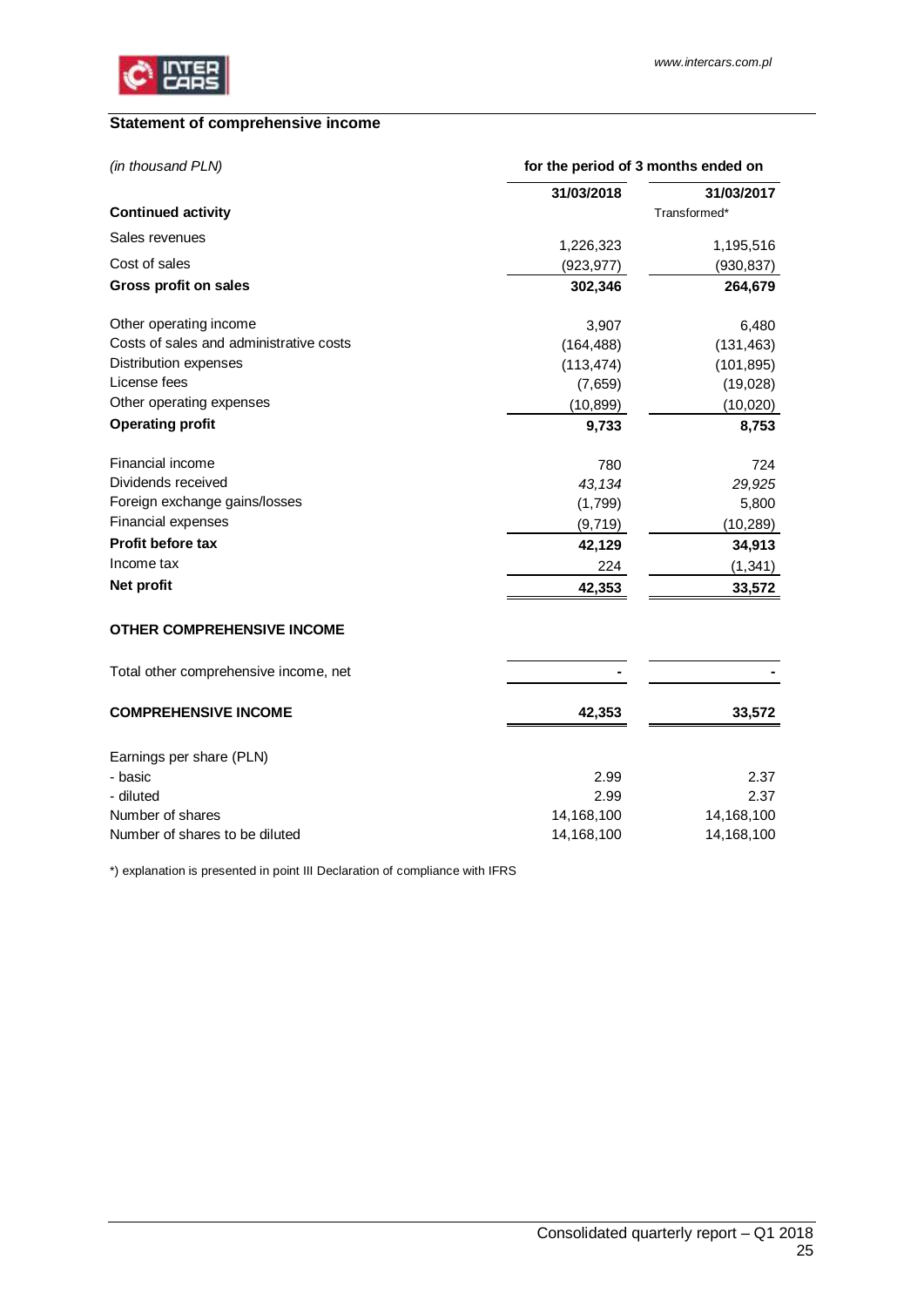

## <span id="page-25-0"></span>**Statement of changes in equity**

## **for the period from 01 January 2018 to 31 March 2018**

| (in thousand PLN)                                                        | Share capital            | Share premium<br>account | Statutory<br>reserve funds | Other capital<br>reserves | Retained<br>earnings | <b>Total equity</b> |
|--------------------------------------------------------------------------|--------------------------|--------------------------|----------------------------|---------------------------|----------------------|---------------------|
| Shareholder's equity as at 01 January 2018                               | 28,336                   | 259,530                  | 809,218                    | 5,935                     | 101,382              | 1,204,401           |
| Statement of comprehensive income<br>Profit in the reporting period      | $\overline{\phantom{a}}$ | $\overline{\phantom{a}}$ |                            |                           | 42.353               | 42,353              |
| Total comprehensive income in the reporting period                       | $\blacksquare$           | $\blacksquare$           | $\blacksquare$             |                           | 42,353               | 42,353              |
| Distribution of retained profits - carried over to supplementary capital | $\overline{\phantom{a}}$ | -                        | -                          |                           |                      |                     |
| Owner's equity as at 31 March 2018                                       | 28,336                   | 259,530                  | 809,218                    | 5,935                     | 143,735              | 1,246,754           |

## **for the period from 01 January 2017 to 31 December 2017**

| (in thousand PLN)                                                           | Share capital            | Share premium<br>account | Statutory<br>reserve funds | Other<br>capital<br>reserves | Retained<br>earnings | <b>Total equity</b> |
|-----------------------------------------------------------------------------|--------------------------|--------------------------|----------------------------|------------------------------|----------------------|---------------------|
| Shareholder's equity as at 01 January 2017                                  | 28,336                   | 259,530                  | 709,886                    | 5,935                        | 109,715              | 1,113,402           |
| <b>Statement of comprehensive income</b><br>Profit in the reporting period  | $\overline{\phantom{a}}$ | $\overline{\phantom{a}}$ | $\overline{\phantom{a}}$   |                              | 101,058              | 101,058             |
| Total comprehensive income                                                  |                          |                          |                            | $\overline{\phantom{0}}$     | 101,058              | 101,058             |
| <b>Transactions with shareholders</b>                                       |                          |                          |                            |                              |                      |                     |
| Distribution of prior period profit – dividend                              | $\overline{\phantom{a}}$ | $\overline{\phantom{a}}$ | $\overline{\phantom{a}}$   |                              | (10, 059)            | (10, 059)           |
| Distribution of retained profits - carried over to supplementary<br>capital | $\overline{\phantom{a}}$ | $\blacksquare$           | 99,332                     |                              | (99, 332)            | $\blacksquare$      |
| Owner's equity as at 31 December 2017                                       | 28,336                   | 259,530                  | 809,218                    | 5,935                        | 101,382              | 1,204,401           |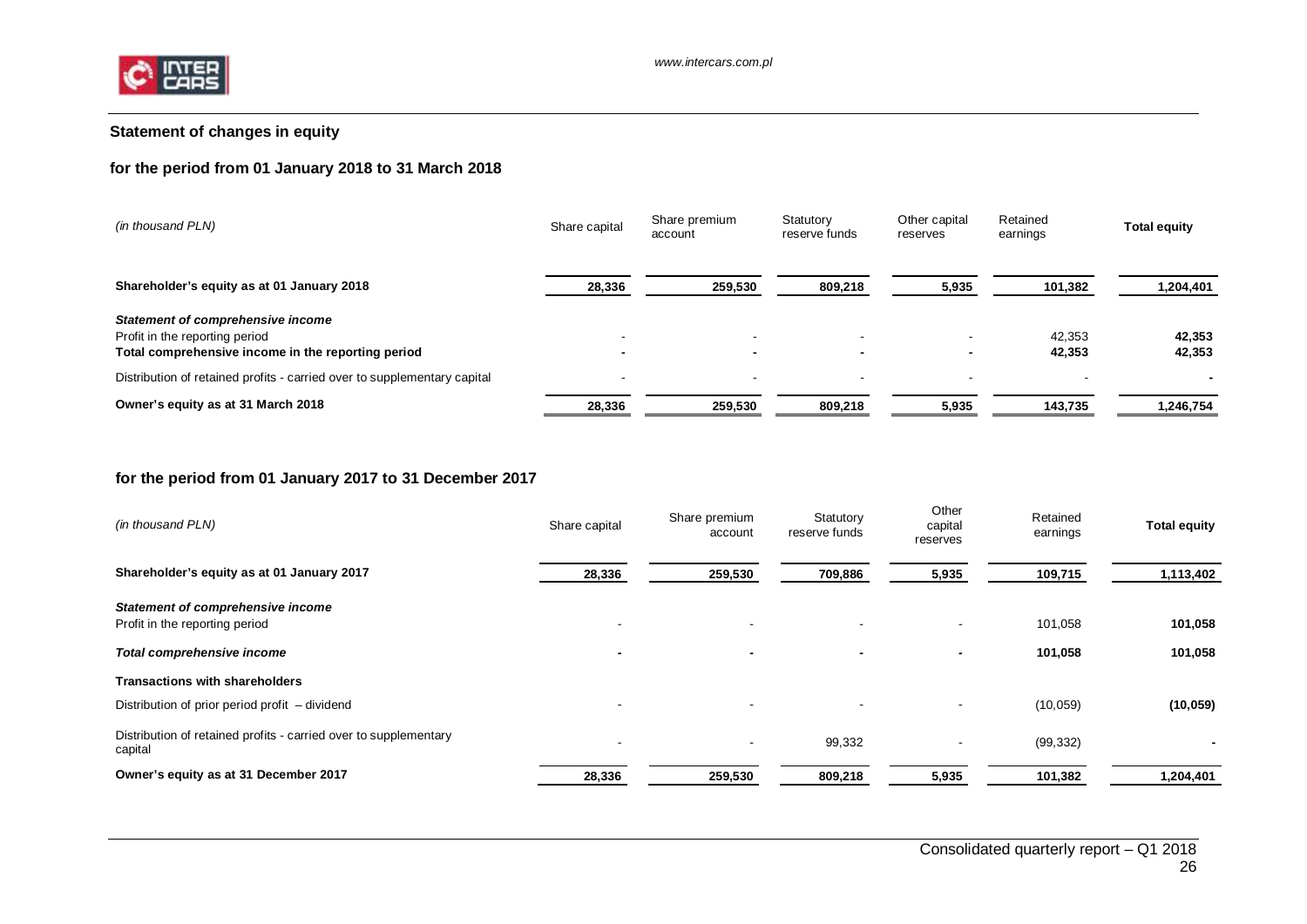

## **for the period from 01 January 2017 to 31 March 2017**

| (in thousand PLN)                                                                                                         | Share capital            | Share premium<br>account           | Statutory<br>reserve funds | Other capital<br>reserves | Retained<br>earnings | <b>Total equity</b> |
|---------------------------------------------------------------------------------------------------------------------------|--------------------------|------------------------------------|----------------------------|---------------------------|----------------------|---------------------|
| Shareholder's equity as at 01 January 2017                                                                                | 28,336                   | 259,530                            | 709,886                    | 5,935                     | 109,715              | 1,113,402           |
| Statement of comprehensive income<br>Profit in the reporting period<br>Total comprehensive income in the reporting period |                          | $\sim$<br>$\overline{\phantom{0}}$ | $\overline{\phantom{a}}$   |                           | 33.572<br>33,572     | 33.572<br>33,572    |
| Distribution of retained profits - carried over to supplementary capital                                                  | $\overline{\phantom{a}}$ | $\overline{\phantom{a}}$           | -                          |                           |                      |                     |
| Owner's equity as at 31 March 2017                                                                                        | 28,336                   | 259,530                            | 709,886                    | 5,935                     | 143,287              | 1,146,974           |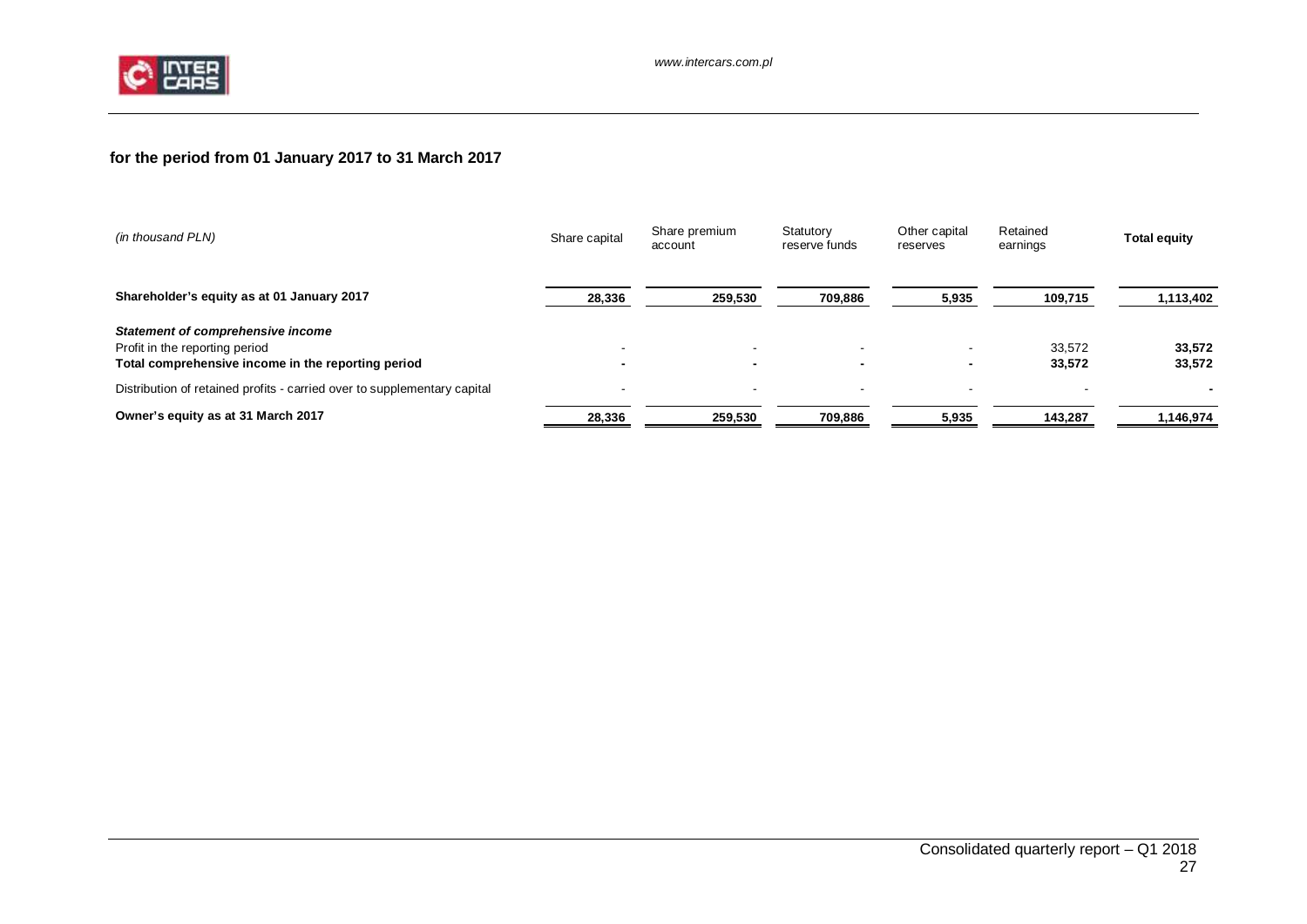

## <span id="page-27-0"></span>**Statement of cash flows**

| (in thousand PLN)                                            | $01/01/2018 -$<br>31/03/2018 | 01/01/2017-<br>31/03/2017 |
|--------------------------------------------------------------|------------------------------|---------------------------|
| Cash flows from operating activities                         |                              |                           |
| Profit (loss) before tax                                     | 42,129                       | 34,913                    |
| Adjustments:                                                 |                              |                           |
| Depreciation and amortization                                | 6,149                        | 5,730                     |
| Foreign exchange gains /losses                               | 1,992                        | (6,080)                   |
| (Profit / loss on investing activities                       | 302                          | 1,781                     |
| Net interest and share in profits                            | 7,978                        | 8,009                     |
| Net dividends<br>Other adjustments, net                      | (43, 134)                    | (29, 925)                 |
|                                                              | (34)                         | (7)                       |
| Operating profit before changes in the working capital       | 15,382                       | 14,421                    |
| Change in inventories                                        | (232, 895)                   | (271, 817)                |
| Change in receivables                                        | (7, 489)                     | (41, 321)                 |
| Change in short-term liabilities                             | 233,204                      | 229,331                   |
| Cash generated by operating activities                       | 8,202                        | (69, 386)                 |
| Corporate income tax paid                                    | (798)                        | (3, 171)                  |
| Net cash from operating activities                           | 7,405                        | (72,557)                  |
|                                                              |                              |                           |
| Cash flow from investing activities                          |                              |                           |
| Proceeds from the sale of plant, property, equipment and     |                              |                           |
| intangible assets                                            | 474                          | 97                        |
| Purchase of property, plant, equipment and intangible assets | (6, 974)                     | (10, 706)                 |
| Sale of shares in subordinated entities                      |                              |                           |
| Purchase of financial assets in related and other entities   | (2,088)                      | (734)                     |
| Repayment of loans granted                                   | 276                          | 2,253                     |
| Loans granted                                                | (400)                        | (560)                     |
| Interest received                                            | 278                          | 183                       |
| Dividends received                                           | 43,134                       | 29,925                    |
| Net cash from investing activities                           | 34,700                       | 20,458                    |
| Cash flow from financing activities                          |                              |                           |
| (repayments) / proceeds from credits and leases              | (1, 166)                     | (1, 176)                  |
| Payment of the reverse factoring                             |                              | (54, 984)                 |
| Liabilities on credits and loans                             | (38, 885)                    |                           |
| Revenues under credits, loans and debt securities            |                              | 113,210                   |
| Interest paid                                                | (7,016)                      | (5,692)                   |
| Net cash from financing activities                           | (47,068)                     | 51,358                    |
| Net change in cash and cash equivalents                      | (4, 964)                     | (740)                     |
| Cash and cash equivalents at the beginning of the period     | 31,454                       | 26,129                    |
| Cash and cash equivalents at the end of the period           | 26,490                       | 25,389                    |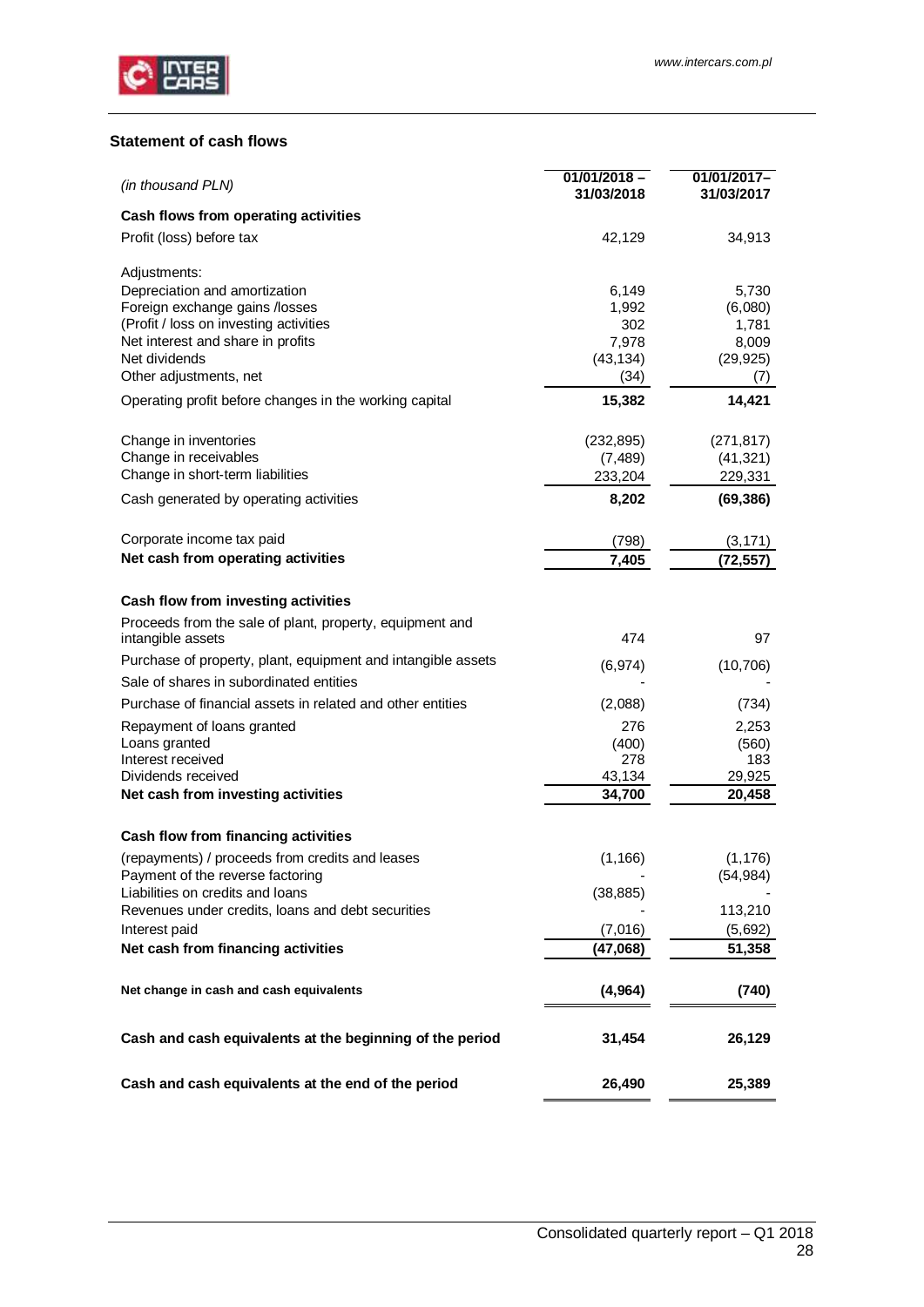

### **1. Accounting principles**

<span id="page-28-0"></span>The accounting principles applied by Inter Cars are the same as those applied by the Group, with the exception of interest in subsidiaries, valued at the historical costs minus revaluation write-downs.

#### **2. Investments in subordinated entities**

<span id="page-28-2"></span><span id="page-28-1"></span>New investments in subordinated entities did not take place in the first quarter 2018.

## **3. Transactions with related entities in the condensed standalone financial statements**

|                                          | <b>Sales revenues</b> |            |                   | Purchase of goods and<br>services |
|------------------------------------------|-----------------------|------------|-------------------|-----------------------------------|
|                                          | 01/01/2018-           | 01/01/2017 | $01/01/2018 -$    | 01/01/2017                        |
|                                          | 31/03/2018            | 31/03/2017 | 31/03/2018        | 31/03/2017                        |
| Inter Cars Ukraine LLC                   | 18,434                | 13,405     |                   |                                   |
| Q-Service Sp. z o.o.                     | 1,281                 | 2,314      | 59,256            | 34,072                            |
| Lauber Sp. z o.o.                        | 1,865                 | 2,323      | 2,818             | 10,541                            |
| Inter Cars Česká republika s.r.o.        | 31,368                | 31,576     | 406               | 918                               |
| Inter Cars Slovenská republika s.r.o.    | 32,706                | 25,874     | 147               | 349                               |
| Feber Sp. z o.o.                         | 381                   | 333        | 1,543             | 1,814                             |
| Inter Cars Lietuva UAB                   | 30,892                | 10,244     | 1,740             | 5,224                             |
| IC Development & Finance Sp. z o.o.      | 10                    |            | 255               | 265                               |
| Inter Cars Italia srl.                   | 494                   | 6,789      | 18                | 57                                |
| Inter Cars d.o.o.                        | 22,614                | 20,366     | 208               | 921                               |
| JC Auto S.A.                             | 49                    |            |                   |                                   |
| Inter Cars Hungária Kft.                 | 21,555                | 35,233     | 480               | 21,697                            |
| Inter Cars Romania s.r.l.                | 54,694                | 57,221     | 418               | 1,003                             |
| Armatus sp. z o.o.                       | 1                     |            | 706               | 2,201                             |
| Cleverlog-Autoteile GmbH                 | 12,070                | 8,323      | $12 \overline{ }$ | 152                               |
| Inter Cars Latvija SIA                   | 23,465                | 38,634     | 158               | 1,666                             |
| Inter Cars Bulgaria EOOD                 | 3,995                 | 3,840      | 58                | 140                               |
| Inter Cars Marketing Services Sp. z o.o. | 25                    | 48         | 14,259            | 22,277                            |
| Inter Cars Cyprus Ltd.                   |                       |            |                   |                                   |
| ILS Sp. z o.o.                           | 1,920                 | 2,154      | 115,516           | 45,661                            |
| Q-Service Truck Sp. z o.o.               | 142                   | 80         | 1,511             | 3,328                             |
| Malta Sp z o.o.                          |                       |            | 25,270            | 52,982                            |
| Inter Cars INT d.o.o. (Slovenia)         | 1,828                 | 1,340      | 20                | 35                                |
| ILS Latvijas                             | 9                     | 13         |                   |                                   |
| <b>ILS SRL</b>                           |                       |            |                   |                                   |
| Inter Cars Eesti OÜ                      | 4,837                 | 2,004      | 19                | 21                                |
|                                          | 264,637               | 262,115    | 224,818           | 205,324                           |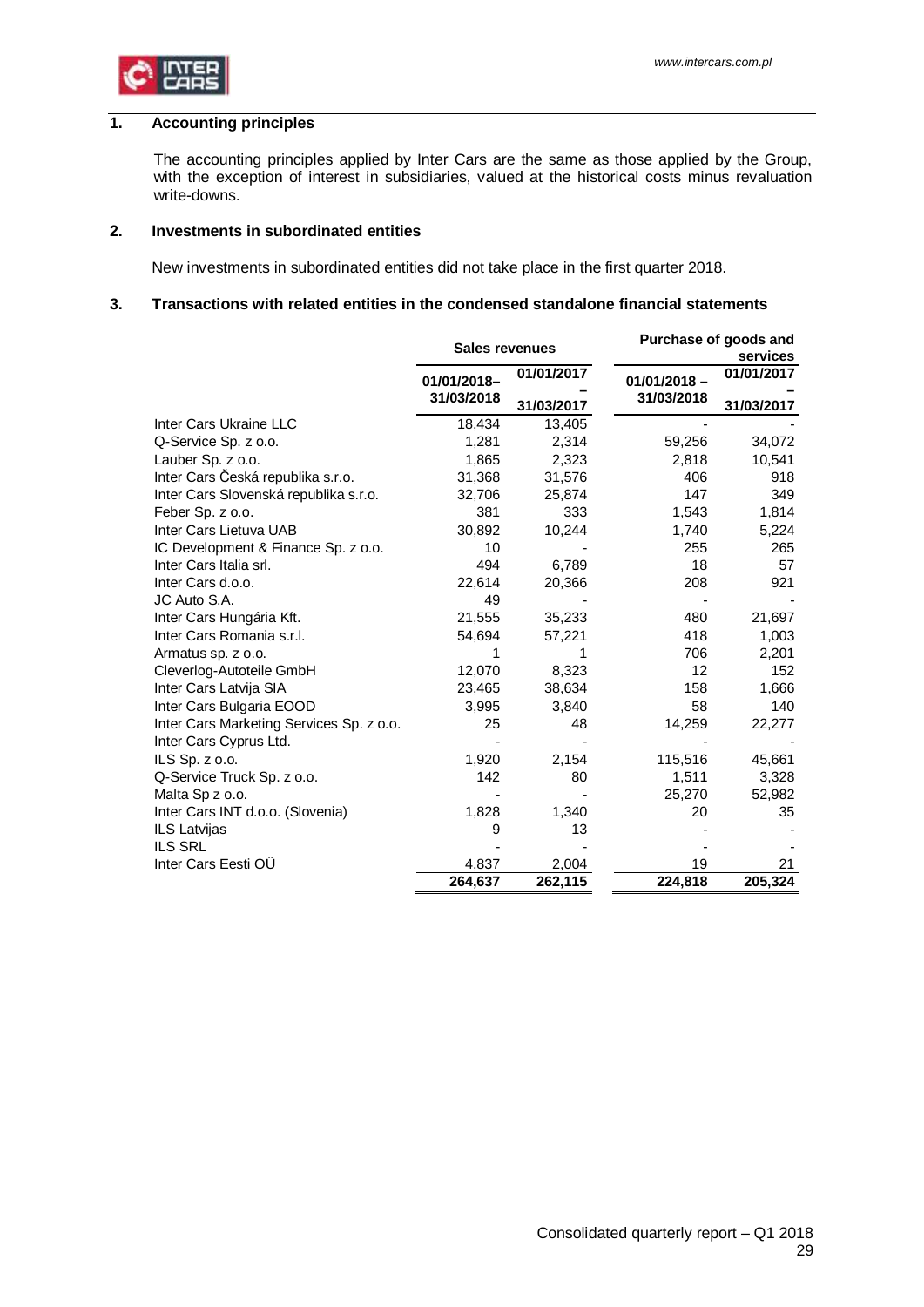| Transactions with related entities in the condensed standalone financial statements (continued)<br>Settlement |            | Receivables as at |  |  |  |
|---------------------------------------------------------------------------------------------------------------|------------|-------------------|--|--|--|
|                                                                                                               | 31/03/2018 | 31/12/2017        |  |  |  |
| Inter Cars Ukraine LLC                                                                                        | 42,907     | 40,064            |  |  |  |
| Lauber Sp. z o.o.                                                                                             | 13,542     | 13,253            |  |  |  |
| Inter Cars Ceska Republika                                                                                    | 36,121     | 31,100            |  |  |  |
| Inter Cars Slovenska Republika                                                                                | 34,933     | 30,259            |  |  |  |
| Feber Sp. z o.o.                                                                                              | 257        | 3                 |  |  |  |
| Inter Cars Lietuva UAB                                                                                        | 35,711     | 27,783            |  |  |  |
| Inter Cars Italia srl                                                                                         | 22,052     | 24,693            |  |  |  |
| Inter Cars d.o.o.                                                                                             | 97,138     | 97,882            |  |  |  |
| JC Auto S.A.                                                                                                  | 272        | 220               |  |  |  |
| Inter Cars Hungária Kft.                                                                                      | 45,469     | 47,426            |  |  |  |
| JC Auto s.r.o.                                                                                                | 4,068      | 4,032             |  |  |  |
| Inter Cars Romania s.r.l.                                                                                     | 234,072    | 240,526           |  |  |  |
| Inter Cars Latvija SIA                                                                                        | 58,026     | 66,686            |  |  |  |
| Inter Cars Cyprus Ltd.                                                                                        |            |                   |  |  |  |
| Cleverlog-Autoteile GmbH                                                                                      | 1,574      | 1,808             |  |  |  |
| Inter Cars Bulgaria Ltd.                                                                                      | 2,290      | 5,995             |  |  |  |
| Inter Cars Marketing Services Sp. z o.o.                                                                      | 489        | 465               |  |  |  |
| ILS Sp. z o.o.                                                                                                | 1,127      | 12,126            |  |  |  |
| Inter Cars Malta Holding Limited                                                                              |            | 1,043             |  |  |  |
| Inter Cars Malta Limited                                                                                      |            | 17,076            |  |  |  |
| Q-Service Truck Sp. z o.o.                                                                                    | 55         | 47                |  |  |  |
| Inter Cars Slovenia                                                                                           | 1,785      | 1,462             |  |  |  |
| Inter Cars Eesti OÜ                                                                                           | 3,440      | 2,603             |  |  |  |
| Q-Service Sp. z o.o.                                                                                          | 101        | 17                |  |  |  |
| ILS Latvijas filialie                                                                                         | 13         | 12                |  |  |  |
| IC Development & Finance Sp. z o.o.                                                                           | 9,134      | 32                |  |  |  |
| Armatus sp. z o.o.                                                                                            |            | 583               |  |  |  |
| Inter Cars Piese Auto s.r.l.                                                                                  | (82)       |                   |  |  |  |
| Inter Cars Greece                                                                                             | (1,967)    |                   |  |  |  |
| Gross receivables from subsidiaries                                                                           | 642,526    | 667,194           |  |  |  |
| Revaluation write-down on receivables (JC Auto s.r.o.)                                                        | (4,009)    | (4,009)           |  |  |  |
| <b>Reserves for returns</b>                                                                                   | (43, 697)  | (43, 697)         |  |  |  |
| Net receivables from subsidiaries                                                                             | 594,820    | 619,488           |  |  |  |

| Transactions with related entities in the condensed standalone financial statements (continued) |                   |  |
|-------------------------------------------------------------------------------------------------|-------------------|--|
| Settlement                                                                                      | Receivables as at |  |

|                                          | Liabilities as at |            |  |
|------------------------------------------|-------------------|------------|--|
|                                          | 31/03/2018        | 31/12/2017 |  |
| Q-Service Sp. z o.o.                     | 42,364            | 27,158     |  |
| Lauber Sp. z o.o.                        | 6,150             | 4,319      |  |
| Inter Cars Ceska Republika               |                   | 747        |  |
| Inter Cars Slovenska Republika           | 285               | 237        |  |
| Feber Sp. z o.o.                         | 8,585             | 7,871      |  |
| Inter Cars Lietuva UAB                   | 2,958             | 855        |  |
| Inter Cars Italia srl                    |                   | 1,438      |  |
| Inter Cars d.o.o.                        | 138               | 971        |  |
| JC Auto S.A.                             |                   |            |  |
| <b>INTER CARS Hungária Kft.</b>          | 104               | 3,166      |  |
| Inter Cars Romania s.r.l.                | 622               | 2,910      |  |
| Inter Cars Latvija SIA                   | 146               | 536        |  |
| Inter Cars Cyprus Ltd.                   | 4                 | 4          |  |
| Inter Cars Marketing Services Sp. z o.o. | 109,454           | 104,697    |  |
| ILS Sp. $z$ o.o.                         | 54,558            | 44,723     |  |
| Inter Cars Malta Holding Limited         | (19)              | (19)       |  |
| Inter Cars Malta Limited                 | 56,163            | 43,851     |  |
| Q-Service Truck Sp. z o.o.               | 2,840             | 1,098      |  |
| IC Development & Finance Sp. z o.o.      | 1,431             | 1,324      |  |
| Inter Cars INT d o.o.                    | 9                 | 293        |  |